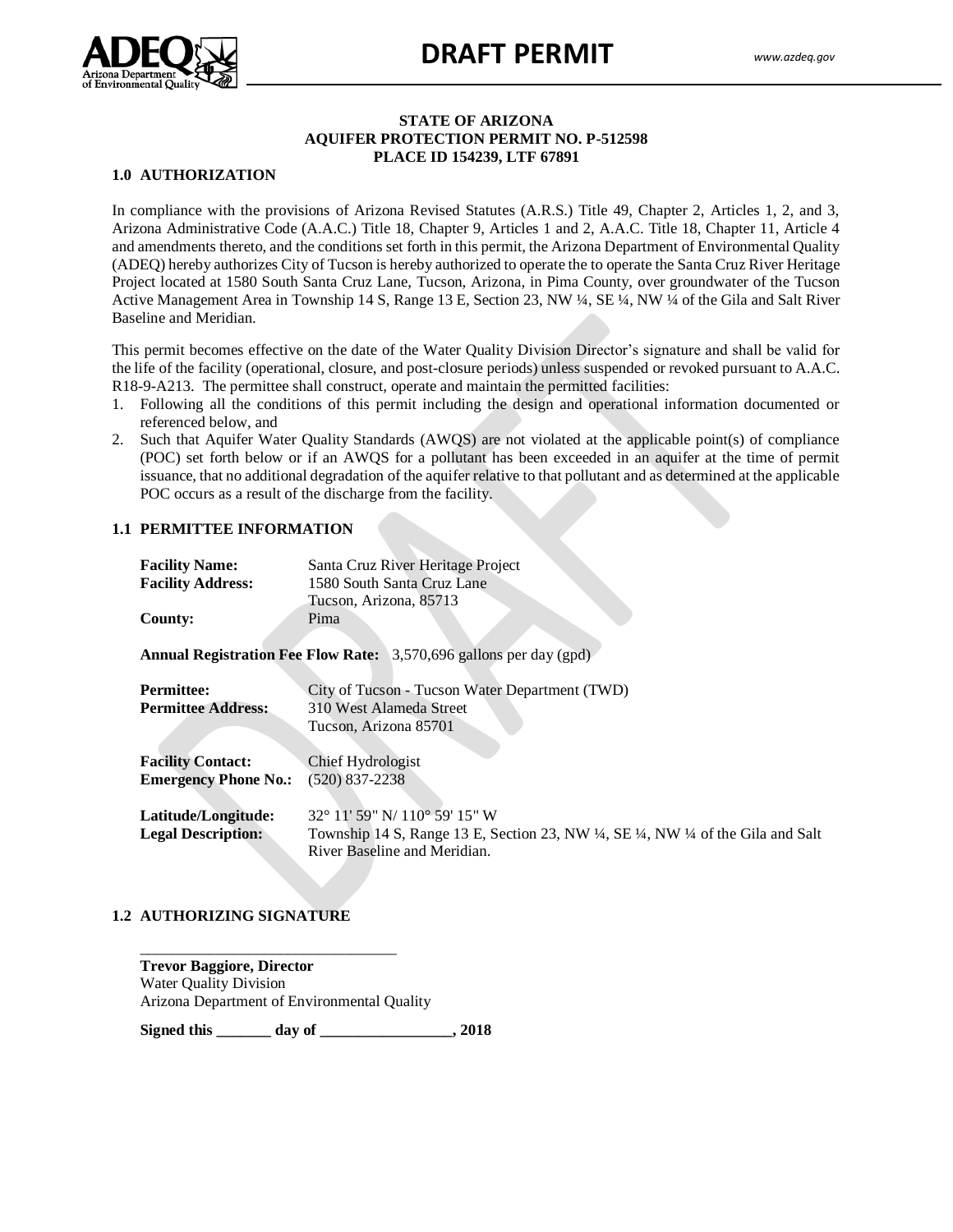## **2.0 SPECIFIC CONDITIONS [A.R.S. §§ 49-203(4), 49-241(A)]**

#### **2.1 Facility / Site Description [A.R.S. § 49-243(K)(8)]**

The City of Tucson – Tucson Water Department (TWD) is authorized to operate Santa Cruz River Heritage Project (Heritage Project). The facility is designed to recharge for 20 years, a maximum total of 4,000 acre-feet per year (ac ft/yr) of Class A Reclaimed Water from the Tucson Reclaimed Water Treatment Plant (RWTP, APP #100147) and in addition to a minor amount of water will be pumped directly into the reclaimed distribution system from recovery well EW-007A. The RWTP receives the reclaimed wastewater from Pima County Agua Nueva Water Reclamation Facility (ANWRF, APP #100655). The project and outfall will be developed within two adjacent parcels (118-09-034A and 118-09-039B) owned by TWD that include undeveloped land, a Tucson Water well site and underground potable water piping located on the eastern side of the Santa Cruz River.

The project will be discharging in two phases (Silverlake Road and south of Cushing Street). Phase one discharges shall be limited to 3,570,696 gallons per day (gpd) with a maximum total of 4,000 ac ft/yr to the Santa Cruz River under an AZPDES permit AZ0026166, by tapping into the approximately 4,000 foot long existing 12 inch reclaimed waterline running along Silverlake Road.

#### Phase one

The Heritage Project consist of the Silverlake Road Control Valve Station (treatment facility), the outfall to the Santa Cruz River and a monitoring well. The Silverlake Road Control Valve Station will consist of site piping, a flow meter, valving, a dechlorination mixer, and water quality testing equipment.

The project will operate continuously, except during the summer peak reclaimed use, when rainfall generates natural flows to the Santa Cruz River, or when the de minimis discharge location is in use. Flow in the Santa Cruz River resulting from rain will trigger a shutoff valve in the outfall vault and discontinue discharges to the Heritage Project, with reclaimed flows resuming after rain flow events.

The depth to groundwater at the site ranges from approximately 100 ft. bgs in the southern portion of the site to approximately 150 ft. bgs to the north.

#### **Discharging Facilities**

The site includes the following permitted discharging facilities:

| r'acility               | <b>atitude</b> | Longitude               |
|-------------------------|----------------|-------------------------|
| Silverlake Road Outfall | 37°11'59" N    | $-110^{\circ}59'15''$ W |

#### **Annual Registration Fee [A.R.S. § 49-242 and A.A.C. R18-14-104]**

The annual registration fee for this permit is payable to ADEQ each year. The permitted flow for fee calculation is 3,570,696 gpd. If the facility is not yet constructed or is incapable of discharge at this time, the permittee may be eligible for reduced fees under the rule. Send all correspondence requesting reduced fees to the Water Quality Division of ADEQ. Please reference the permit number, LTF number and why reduced fees are requested under the rule.

#### **Financial Capability [A.R.S. § 49-243(N) and A.A.C. R18-9-A203]**

The permittee has demonstrated financial capability under A.R.S. § 49-243(N) and A.A.C. R18-9-A203. The permittee shall maintain financial capability throughout the life of the facility. The closure costs are \$59,705.00, post-closure costs for 10 years are \$50,000.00. The total closure and post-closure cost is \$109,705.00. The financial capability was demonstrated through R18-9-A203(B)(1)and(2).

#### **2.2 Best Available Demonstrated Control Technology (BADCT) [A.R.S. § 49-243(B) and A.A.C. R18-9-A202(A)(5)]**

Flow in the Santa Cruz River resulting from rain will trigger a shutoff valve in the outfall vault and discontinue discharges to the Heritage Project, with reclaimed flows resuming after rain flow events.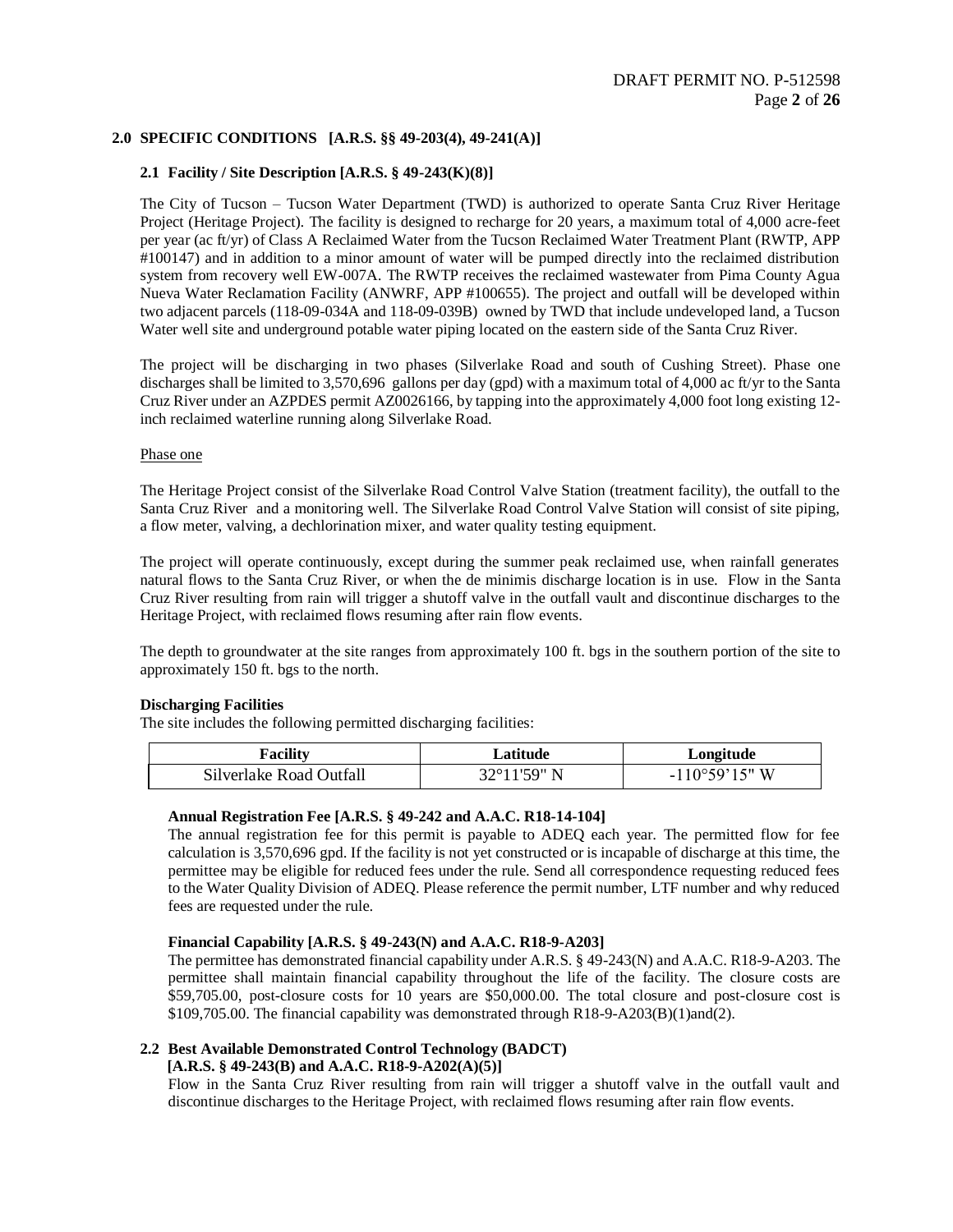## **2.2.1 Engineering Design**

Heritage Project was designed as per the design report prepared by Tucson Water employing registered professionals in the State of Arizona. The design report was dated February 13, 2018.

## **2.2.2 Site-specific Characteristics**

Not applicable at the time of permit issuance.

## **2.2.3 Pre-operational Requirements**

Not applicable at the time of permit issuance.

## **2.2.4 Operational Requirements**

- 1. The permittee shall maintain a copy of the up-to-date operations and maintenance manual at the Heritage Project site at all times; the manual shall be available upon request during inspections by ADEQ personnel.
- 2. The pollution control structures shall be inspected for the items listed in Section 4.2, Table III Facility Inspection (Operational Monitoring).
- 3. If any damage of the pollution control structures is identified during inspection, proper repair procedures shall be performed. All repair procedures and materials used shall be documented in the facility log book as per Section 2.7.2 and reported to ADEQ in the event of a violation or exceedance as per 2.7.3.

## **2.2.5 Reclaimed Water Classification**

## **[A.A.C. R18-9-703(C)(2)(a), A.A.C. R18-11-303 through 307]**

The treatment facility is rated as producing reclaimed water meeting the Class A Reclaimed Water Quality Standards (A.A.C. R18-11, Article 3) and may be used for any allowable Class A, B or C use under a valid reclaimed water permit (A.A.C. R18-9, Article 7).

## **2.2.6 Certified Areawide Water Quality Management Plan Conformance [A.A.C. R18-9-A201(B)(6)(a)]**

Facility operations must conform to the approved Certified Areawide Water Quality Management Plan according to the 208 consistency determination in place at the time of permit issuance.

## **2.3 Discharge Limitations [A.R.S. §§ 49-201(14), 49-243 and A.A.C. R18-9-A205(B)]**

- 1. The permittee is authorized to operate the treatment facility with a maximum average annual flow of 3.5707 mgd.
- 2. Specific discharge limitations are listed in Section 4.2, Table IA.

## **2.4 Point(s) of Compliance (POC)[A.R.S. § 49-244]**

The Point of Compliance is established at the following location:

| POC#        | <b>POC</b> Location                                                                                                                                      | Latitude                  | Longitude                     | ADWR #    |
|-------------|----------------------------------------------------------------------------------------------------------------------------------------------------------|---------------------------|-------------------------------|-----------|
| $(WR-364A)$ | The POC well is located near the<br>eastern bank of the Santa Cruz<br>River, near Verdugo Park,<br>approximately 3/4 miles<br>downstream of the outfall. | $32^{\circ}$ 12' 35.23" N | $110^{\circ}$ 59' $12.51$ " W | 55-581137 |

Groundwater monitoring is required at POC #1 (WR-364A). The Director may amend this permit to designate additional points of compliance if information on groundwater gradients or groundwater usage indicates the need.

## **2.5 Monitoring Requirements [A.R.S. § 49-223(G), A.A.C. R18-9-A206(A)]**

Unless otherwise specified in this permit, all monitoring required in this permit shall continue for the duration of the permit, regardless of the status of the facility. Unless otherwise provided, monitoring shall commence the first full monitoring period following permit issuance. All sampling, preservation and holding times shall be in accordance with currently accepted standards of professional practice. Trip blanks, equipment blanks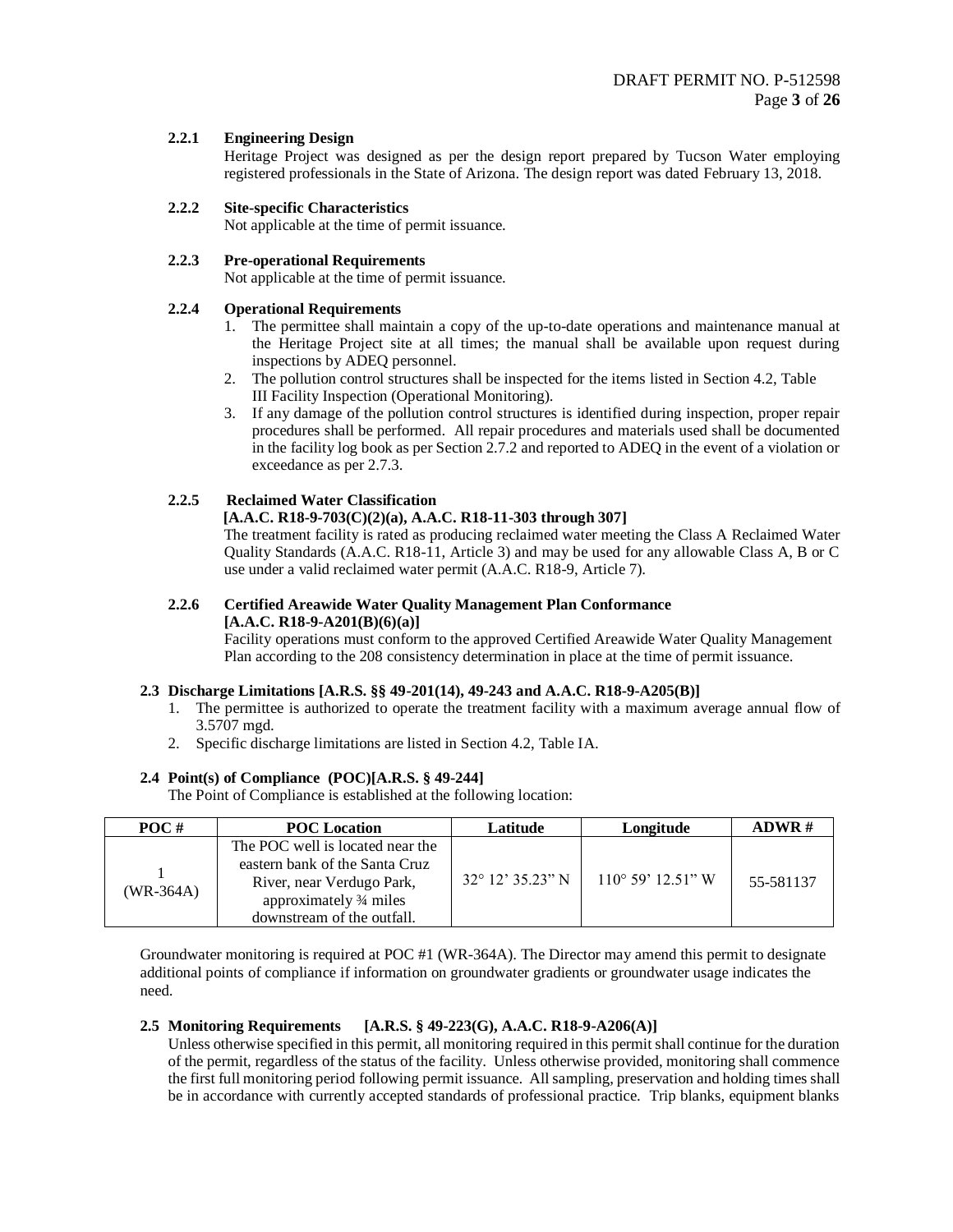and duplicate samples shall also be obtained, and Chain-of-Custody procedures shall be followed, in accordance with currently accepted standards of professional practice. Copies of laboratory analyses and Chain-of-Custody forms shall be maintained at the permitted facility. Upon request, these documents shall be made immediately available for review by ADEQ personnel.

#### **2.5.1 Pre-Operational Monitoring**

Not Applicable.

#### **2.5.2 Discharge Monitoring**

The permittee shall monitor the effluent according to the Routine Discharge Monitoring Table in Section 4.2, Table IA.

## **2.5.3 Reclaimed Water Monitoring**

Not required under the terms of this permit.

**2.5.4 Surface Water Monitoring and Sampling Protocols** Routine surface water monitoring is not required under the terms of this permit.

#### **2.5.5 Groundwater Monitoring and Sampling Protocols**

The permittee shall monitor the groundwater according to Section 4.2, Table II.

Static water level shall be measured and recorded prior to sampling. The wells shall be purged of at least three borehole volumes (as calculated using the static water level) or until field parameters (pH, temperature, and conductivity) are stable, whichever represents the greater volume. If evacuation results in the well going dry, the well shall be allowed to recover to 80 percent of the original borehole volume, or for 24 hours, whichever is shorter, prior to sampling. If after 24 hours there is not sufficient water for sampling, the well shall be recorded as "dry" for the monitoring event. An explanation for reduced pumping volumes, a record of the volume pumped, and modified sampling procedures shall be reported and submitted with the SMRF.

As an alternative, the permittee may conduct the sampling using the low-flow purging method as described in the Arizona Water Resources Research Center, March 1995 Field Manual for Water Quality Sampling. The well must be purged until at least two (2) indicator parameters stabilize. Indicator parameters shall include dissolved oxygen, turbidity, pH, temperature, and conductivity.

#### **2.5.5.1 POC Well Replacement**

In the event that one or more of the designated POC wells should become unusable or inaccessible due to damage, exceedance of an alert level (AL) for water level as required by Section 2.6.2.3.4, or any other event, a replacement POC well shall be constructed and installed upon approval by ADEQ. If the replacement well is fifty feet or less from the original well, the ALs and/or aquifer quality limits (AQLs) calculated for the designated POC well shall apply to the replacement well.

#### **2.5.6 Facility / Operational Monitoring**

Operational monitoring inspections shall be conducted according to Section 4.2, Table III.

If any damage of the pollution control structures is identified during inspection, proper repair procedures shall be performed. All repair procedures and materials used shall be documented in the facility log book as per Section 2.7.2 and reported to ADEQ in case of a violation or exceedance as per 2.7.3.

## **2.5.7 Analytical Methodology**

All samples collected for compliance monitoring shall be analyzed using Arizona state-approved methods. If no state-approved method exists, then any appropriate EPA-approved method shall be used. Regardless of the method used, the detection limits must be sufficient to determine compliance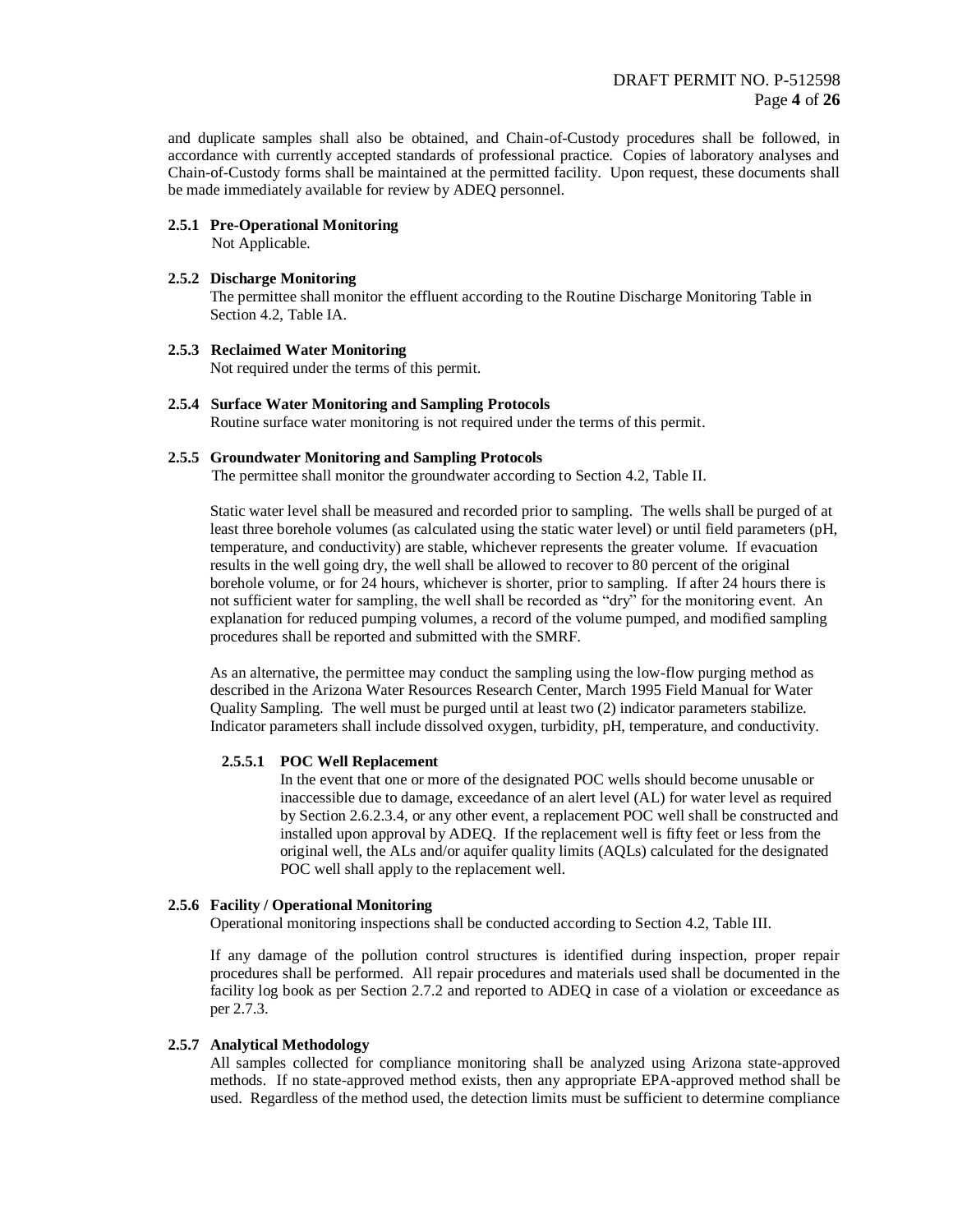with the regulatory limits of the parameters specified in this permit. If all methods have detection limits higher than the applicable limit, the permittee shall follow the contingency requirements of Section 2.6 and may propose "other actions" including amending the permit to set higher limits. Analyses shall be performed by a laboratory licensed by the Arizona Department of Health Services, Office of Laboratory Licensure and Certification unless exempted under A.R.S. **§** 36-495.02. For results to be considered valid, all analytical work shall meet quality control standards specified in the approved methods. A list of Arizona state-certified laboratories can be obtained at the address below:

> Arizona Department of Health Services Office of Laboratory Licensure and Certification 250 North 17th Avenue Phoenix, Arizona 85007 Phone: (602) 364-0720

#### **2.5.8 Installation and Maintenance of Monitoring Equipment**

 Monitoring equipment required by this permit shall be installed and maintained so that representative samples required by the permit can be collected. If new groundwater wells are determined to be necessary, the construction details shall be submitted to the Groundwater Protection Value Stream for approval prior to installation and the permit shall be amended to include any new monitoring points.

## **2.6 Contingency Plan Requirements**

## **[A.R.S. § 49-243(K)(3), (K)(7) and A.A.C. R18-9-A204 and R18-9-A205]**

## **2.6.1 General Contingency Plan Requirements**

At least one copy of this permit and the approved contingency and emergency response plan submitted in the application shall be maintained at the location where day-to-day decisions regarding the operation of the facility are made. The permittee shall be aware of and follow the contingency and emergency plans.

Any AL exceedance, or violation of an AQL, DL, or other permit condition shall be reported to ADEQ following the reporting requirements in Section 2.7.3.

Some contingency actions involve verification sampling. Verification sampling shall consist of the first follow-up sample collected from a location that previously indicated a violation or the exceedance of an AL. Collection and analysis of the verification sample shall use the same protocols and test methods to analyze for the pollutant or pollutants that exceeded an AL or violated an AQL or DL. The permittee is subject to enforcement action for the failure to comply with any contingency actions in this permit. Where verification sampling is specified in this permit, it is the option of the permittee to perform such sampling. If verification sampling is not conducted within the timeframe allotted, ADEQ and the permittee shall presume the initial sampling result to be confirmed as if verification sampling had been conducted. The permittee is responsible for compliance with contingency plans relating to the exceedance of an AL or violation of a DL, AQL or any other permit condition.

## **2.6.2 Exceeding of Alert Levels and Performance Levels**

## **2.6.2.1 Exceeding of Performance Levels Set for Operational Conditions**

- 1. If an operational performance level (PL) set in Section 4.2, Table III has been exceeded the permittee shall:
	- a. Notify the Groundwater Protection Value Stream (see Section 2.7.5) within five days of becoming aware of the exceedance.
	- b. Submit a written report to the Groundwater Protection Value Stream within 30 days after becoming aware of the exceedance. The report shall document all of the following:
		- (1) A description of the exceedance and its cause;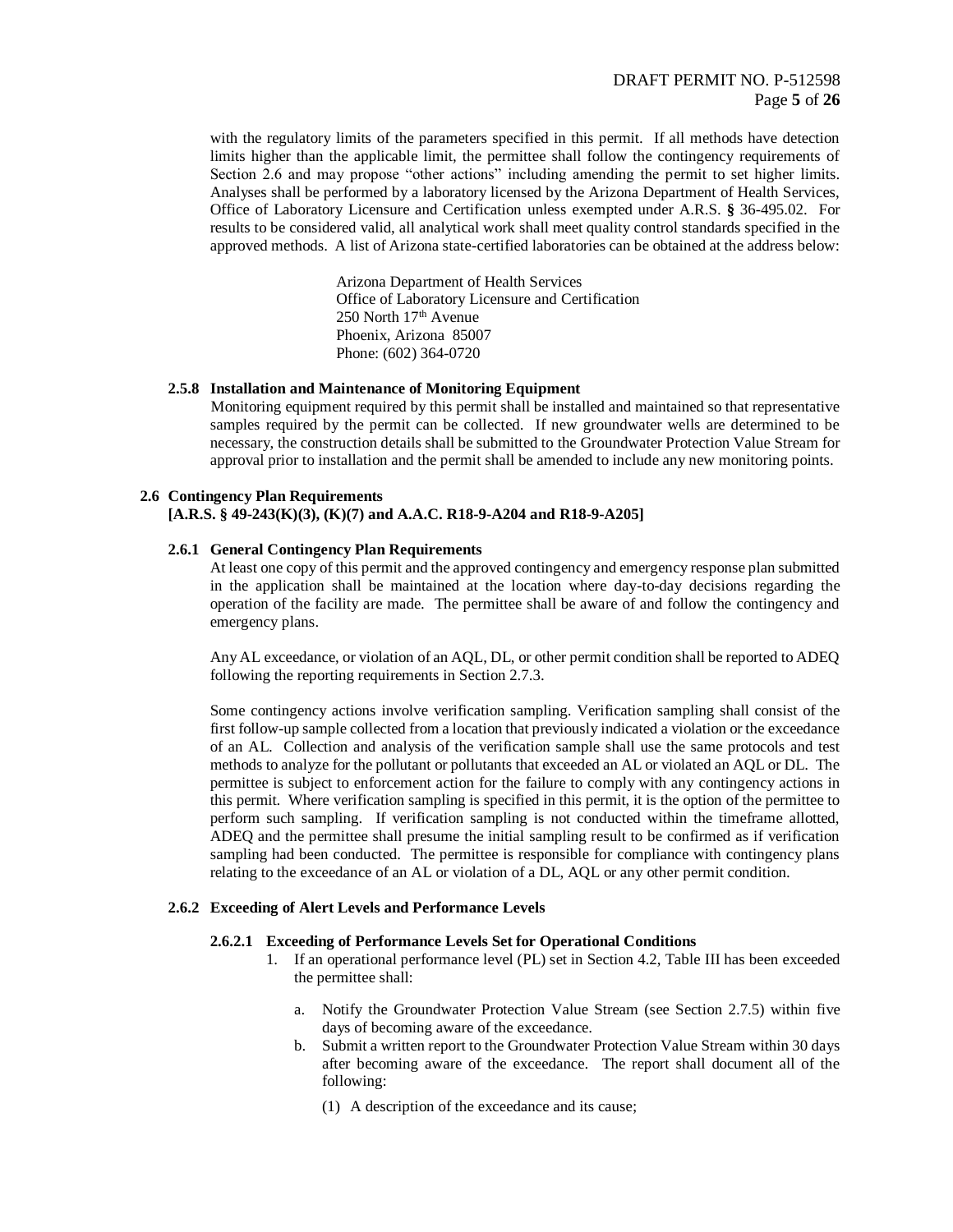- (2) The period of the exceedance, including exact date(s) and time(s), if known, and the anticipated time period during which the exceedance is expected to continue;
- (3) Any action taken or planned to mitigate the effects of the exceedance or spill, or to eliminate or prevent recurrence of the exceedance or spill;
- (4) Any monitoring activity or other information which indicates that any pollutants would be reasonably expected to cause a violation of an AWQS; and
- (5) Any malfunction or failure of pollution control devices or other equipment or process.
- 2. The facility is no longer on alert status once the operational indicator no longer indicates that a PL is being exceeded. The permittee shall, however, complete all tasks necessary to return the facility to its pre-alert operating condition.

## **2.6.2.2 Exceeding of Alert Levels (ALs) Set for Discharge Monitoring**

- 1. If an AL set in Section 4.2, Table IA, has been exceeded, the permittee shall immediately investigate to determine the cause of the AL exceedance. The investigation shall include the following:
	- a. Inspection, testing, and assessment of the current condition of all treatment or pollutant discharge control systems that may have contributed to the AL exceedance;
	- b. Review of recent process logs, reports, and other operational control information to identify any unusual occurrences; and
	- c. Sampling of individual waste streams composing the wastewater for the parameters being exceeded;
- 2. The permittee shall initiate actions identified in the approved contingency plan referenced in Section 5.0 and specific contingency measures identified in Section 2.6 to resolve any problems identified by the investigation, which may have led to an AL exceedance. To implement any other corrective action the permittee shall obtain prior approval from ADEQ according to Section 2.6.6.
- 3. Within 30 days of an AL exceedance, the permittee shall submit the laboratory results to the Groundwater Protection Value Stream, along with a summary of the findings of the investigation, the cause of the AL exceedance, and actions taken to resolve the problem.
- 4. Upon review of the submitted report, the Department may amend the permit to require additional monitoring, increased frequency of monitoring, amendments to permit conditions or other actions.

#### **2.6.2.2.1 Exceeding Permit Flow Limit**

If the AL for average monthly flow in Section 4.2, Table IA, has been exceeded, the permittee shall submit an application to ADEQ for an APP amendment to expand, or submit a report detailing the reasons an expansion is not necessary. Acceptance of the report instead of an application for expansion requires ADEQ approval.

### **2.6.2.3 Exceeding of Alert Levels in Groundwater Monitoring**

#### **2.6.2.3.1 Alert Levels for Indicator Parameters**

No ALs have been established for indicator parameters.

#### **2.6.2.3.2 Alert Levels for Pollutants with Numeric Aquifer Water Quality Standards**

1. In the case of an exceedance of an AL for a pollutant set in Section 4.2, Table II, the permittee may conduct verification sampling within five (5) days of becoming aware of the exceedance. The permittee may use results of another sample taken between the date of the last sampling event and the date of receiving the result as verification.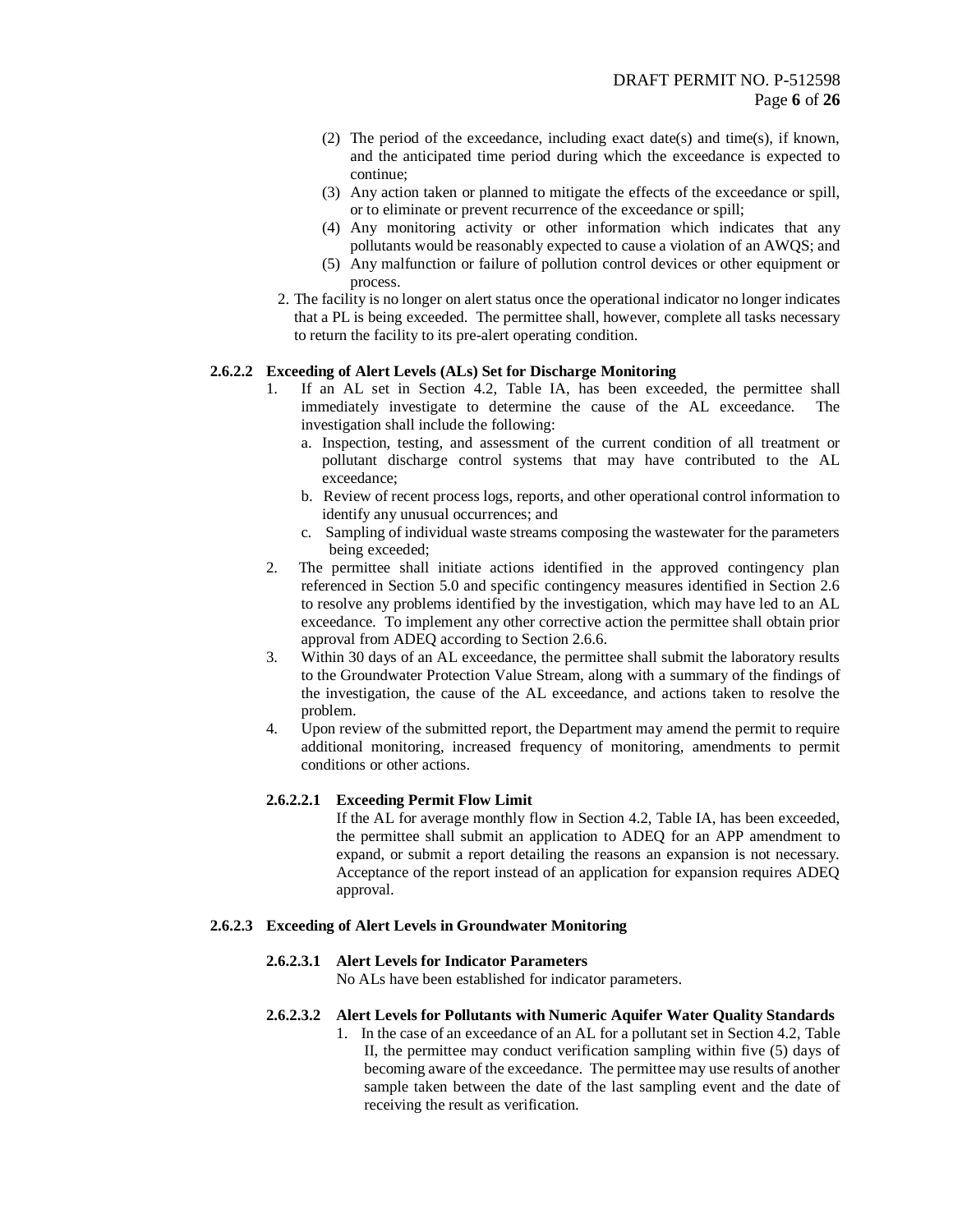2. If verification sampling confirms the AL exceedance or if the permittee opts not to perform verification sampling, then the permittee shall increase the frequency of monitoring for the pollutants set in Section 4.2, Table II as follows:

| Specified Monitoring Frequency | Monitoring Frequency for AL |
|--------------------------------|-----------------------------|
| (Section 4.2, Table II)        | Exceedance                  |
| Daily                          | Daily                       |
| Weekly                         | Daily                       |
| Monthly                        | Weekly                      |
| Ouarterly                      | Monthly                     |
| Semi-annually                  | Ouarterly                   |
| Annually                       | Ouarterly                   |

In addition, the permittee shall immediately initiate an investigation of the cause of the AL exceedance, including inspection of all discharging units and all related pollution control devices, review of any operational and maintenance practices that might have resulted in an unexpected discharge, and hydrologic review of groundwater conditions including upgradient water quality.

- 3. The permittee shall initiate actions identified in the approved contingency plan referenced in Section 5.0 and specific contingency measures identified in Section 2.6 to resolve any problems identified by the investigation which may have led to an AL exceedance. To implement any other corrective action the permittee shall obtain prior approval from ADEQ according to Section 2.6.6. Alternatively, the permittee may submit a technical demonstration, subject to written approval by the Groundwater Protection Value Stream, that although an AL has been exceeded, pollutants are not reasonably expected to cause a violation of an AQL. The demonstration may propose a revised AL or monitoring frequency for approval in writing by the Groundwater Protection Value Stream.
- 4. Within 30 days after confirmation of an AL exceedance, the permittee shall submit the laboratory results to the Groundwater Protection Value Stream along with a summary of the findings of the investigation, the cause of the exceedance, and actions taken to resolve the problem.
- 5. Upon review of the submitted report, the Department may amend the permit to require additional monitoring, increased frequency of monitoring, amendments to permit conditions or other actions.
- 6. The increased monitoring required as a result of an AL exceedance may be reduced to the monitoring frequency in Section 4.2, Table II if the results of four sequential sampling events demonstrate that no parameters exceed the AL.
- 7. If the increased monitoring required as a result of an AL exceedance continues for more than six (6) sequential sampling events, the permittee shall submit a second report documenting an investigation of the continued AL exceedance within 30 days of the receipt of laboratory results of the sixth sampling event.

# **2.6.2.3.3 Alert Levels to Protect Downgradient Users from Pollutants Without Numeric Aquifer Water Quality Standards**

Not required at the time of permit issuance.

## **2.6.2.3.4 Alert Level for Groundwater Level**

1. If an alert level for groundwater level when established in Section 4.2, Table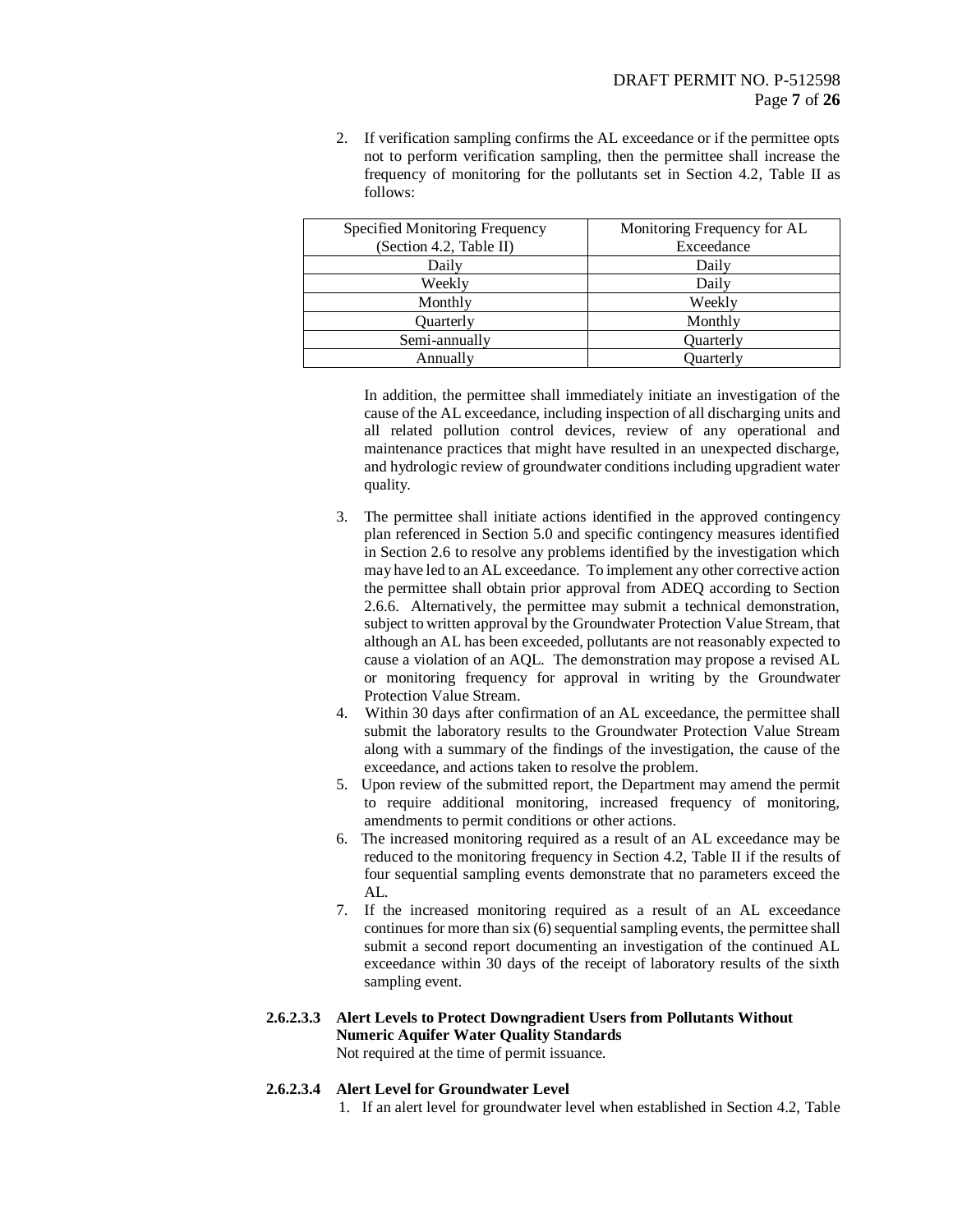II is exceeded, the permittee shall submit a written report within thirty (30) days after becoming aware of the exceedance. The report shall document the following:

- a. the as-built configuration of the well including the screened interval;
- b. all groundwater level measurements available for the well;
- c. a discussion and analysis of any trends or seasonal variations in the groundwater level measurements;
- d. information on groundwater recharge, withdrawal or other hydrologic conditions in the vicinity of the well; and
- e. any other pertinent information obtained by the permittee.
- 2. If an alert level for groundwater level when established in Section 4.2, Table II is exceeded for more than four (4) sequential sampling events, the permittee shall submit a second report that evaluates the cause(s) of the exceedance and recommends whether the well should be replaced pursuant to Section 2.5.5.1. The report shall discuss and demonstrate whether samples representative of the water quality of the relevant aquifer can be practicably obtained from the well.
- 3. Upon review of the submitted report, the Department may amend the permit to require replacement of the well, require additional permit conditions or other actions.

## **2.6.2.3.4.1 Contingency Water Level Alert Level**

 If monitoring indicates that the groundwater level has exceeded the Alert Level in Section 4.3, Table 1C, the permittee shall commence off-site monitoring and begin submitting the Contingency Monitoring Report (See Section 2.7.4.2). The permittee is required to submit an Off-Site Monitoring Plan per Sections 2.7.4.1 and 3.0 Compliance Schedule Item #1 for ADEQ approval. Upon ADEQ approval of the Off-Site Monitoring Plan, the plan shall be incorporated into the approved contingency plan per Section 2.6.

## **2.6.3 Discharge Limit Violation**

- 1. If a DL set in Section 4.2, Table IA has been violated, the permittee shall immediately investigate to determine the cause of the violation. The investigation shall include the following:
	- a. Inspection, testing, and assessment of the current condition of all treatment or pollutant discharge control systems that may have contributed to the violation;
	- b. Review of recent process logs, reports, and other operational control information to identify any unusual occurrences; and
	- c. If the investigation procedures indicated in (a) and (b) above fail to reveal the cause of the violation, the permittee shall sample individual waste streams composing the wastewater for the parameters in violation, as necessary to identify the cause of the violation.

The permittee also shall submit a report according to Section 2.7.3, which includes a summary of the findings of the investigation, the cause of the violation, and actions taken to resolve the problem. The permittee shall consider and ADEQ may require corrective action that may include control of the source of discharge, cleanup of affected soil, surface water or groundwater, and mitigation of the impact of pollutants on existing uses of the aquifer. Corrective actions shall either be specifically identified in this permit, included in an ADEQ approved contingency plan, or separately approved according to Section 2.6.6.

2. The permittee shall comply with the freeboard requirements as specified in Section 4.2, Table III (Facility Inspections) to prevent the overtopping of an impoundment.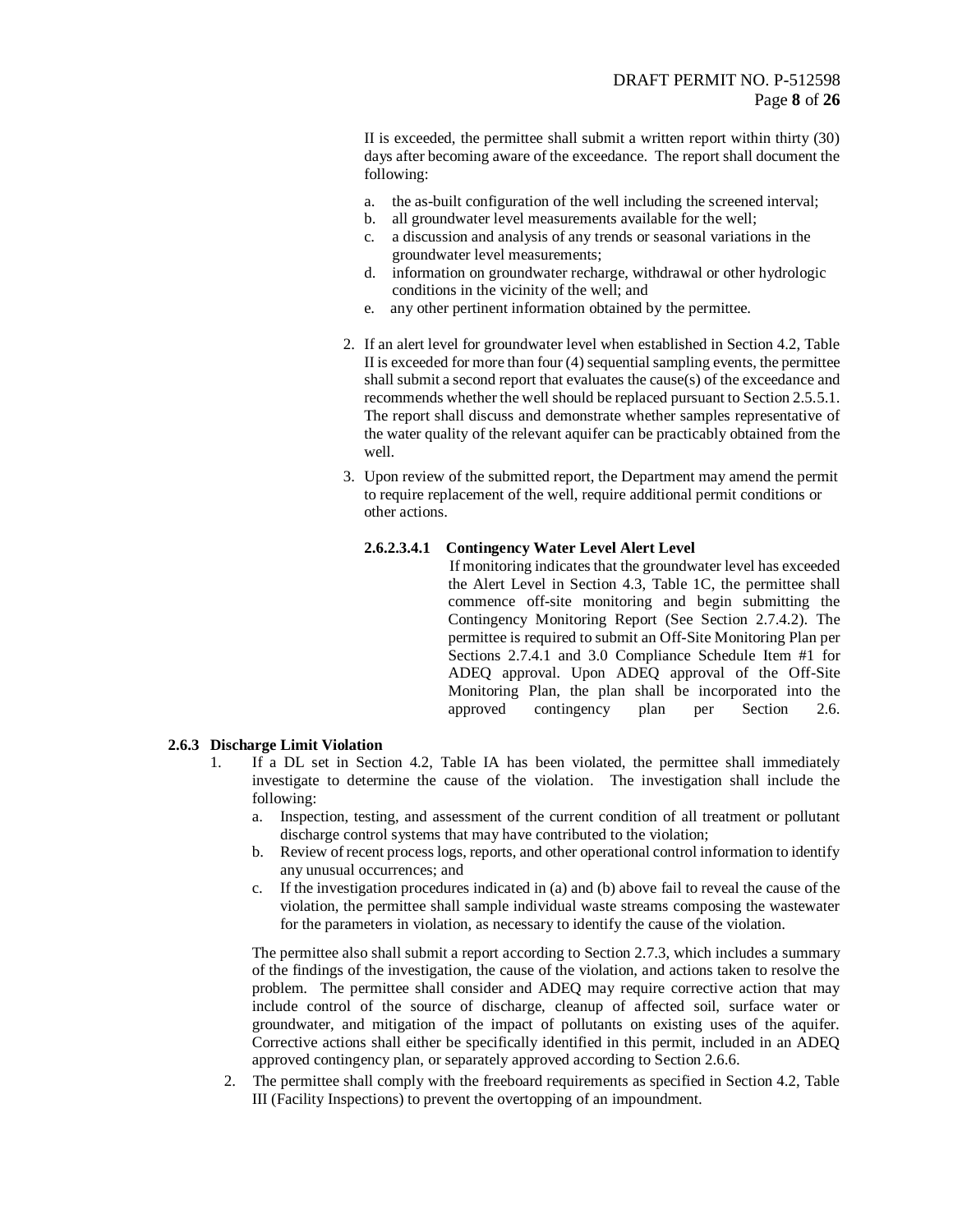3. Upon review of the submitted report, the Department may amend the permit to require additional monitoring, increased frequency of monitoring, or other actions.

## **2.6.4 Aquifer Quality Limit Violation**

- 1. If an AQL set in Section 4.2 Table II has been exceeded, the permittee may conduct verification sampling within five days of becoming aware of an AQL exceedance. The permittee may use the results of another sample taken between the date of the last sampling event and the date of receiving the result as verification.
- 2. If the verification sample does not confirm an AQL violation, no further action is needed under this Section.
- 3. If verification sampling confirms that the AQL is violated for any parameter or if the permittee opts not to perform verification sampling, then the permittee shall increase the frequency of monitoring as follows:

| Specified Monitoring Frequency<br>(Section 4.2, Tables II) | Monitoring Frequency for AQL<br>Exceedance |
|------------------------------------------------------------|--------------------------------------------|
| Daily                                                      | Daily                                      |
| Weekly                                                     | Daily                                      |
| Monthly                                                    | Weekly                                     |
| Quarterly                                                  | Monthly                                    |
| Semi-annually                                              | Quarterly                                  |
| Annually                                                   | Quarterly                                  |

In addition, the permittee shall immediately initiate an evaluation for the cause of the violation, including inspection of all discharging units and all related pollution control devices, and review of any operational and maintenance practices that might have resulted in unexpected discharge.

The permittee also shall submit a report according to Section 2.7.3, which includes a summary of the findings of the investigation, the cause of the violation, and actions taken to resolve the problem. A verified exceedance of an AQL will be considered a violation unless the permittee demonstrates within 90 days or a longer time period if agreed to by ADEQ that the exceedance was not caused or contributed to by pollutants discharged from the facility. Unless the permittee has demonstrated that the exceedance was not caused or contributed to by pollutants discharged from the facility, the permittee shall consider and ADEQ may require corrective action that may include control of the source of discharge, cleanup of affected soil, surface water or groundwater, and mitigation of the impact of pollutants on existing uses of the aquifer. Corrective actions shall either be specifically identified in this permit, included in an ADEQ approved contingency plan, or separately approved according to Section 2.6.6.

4. Upon review of the submitted report, the Department may amend the permit to require additional monitoring, increased frequency of monitoring, amendments to permit conditions or other actions.

## **2.6.5 Emergency Response and Contingency Requirements for Unauthorized Discharges pursuant to A.R.S. § 49-201(12) and pursuant to A.R.S. § 49-241**

#### **2.6.5.1 Duty to Respond**

The permittee shall act immediately to correct any condition resulting from a discharge pursuant to A.R.S. § 49-201(12) if that condition could pose an imminent and substantial endangerment to public health or the environment.

## **2.6.5.2 Discharge of Hazardous Substances or Toxic Pollutants**

In the event of any unauthorized discharge pursuant to A.R.S. **§** 49-201(12) of suspected hazardous substances (A.R.S. **§** 49-201(19)) or toxic pollutants (A.R.S. **§** 49-243(I)) on the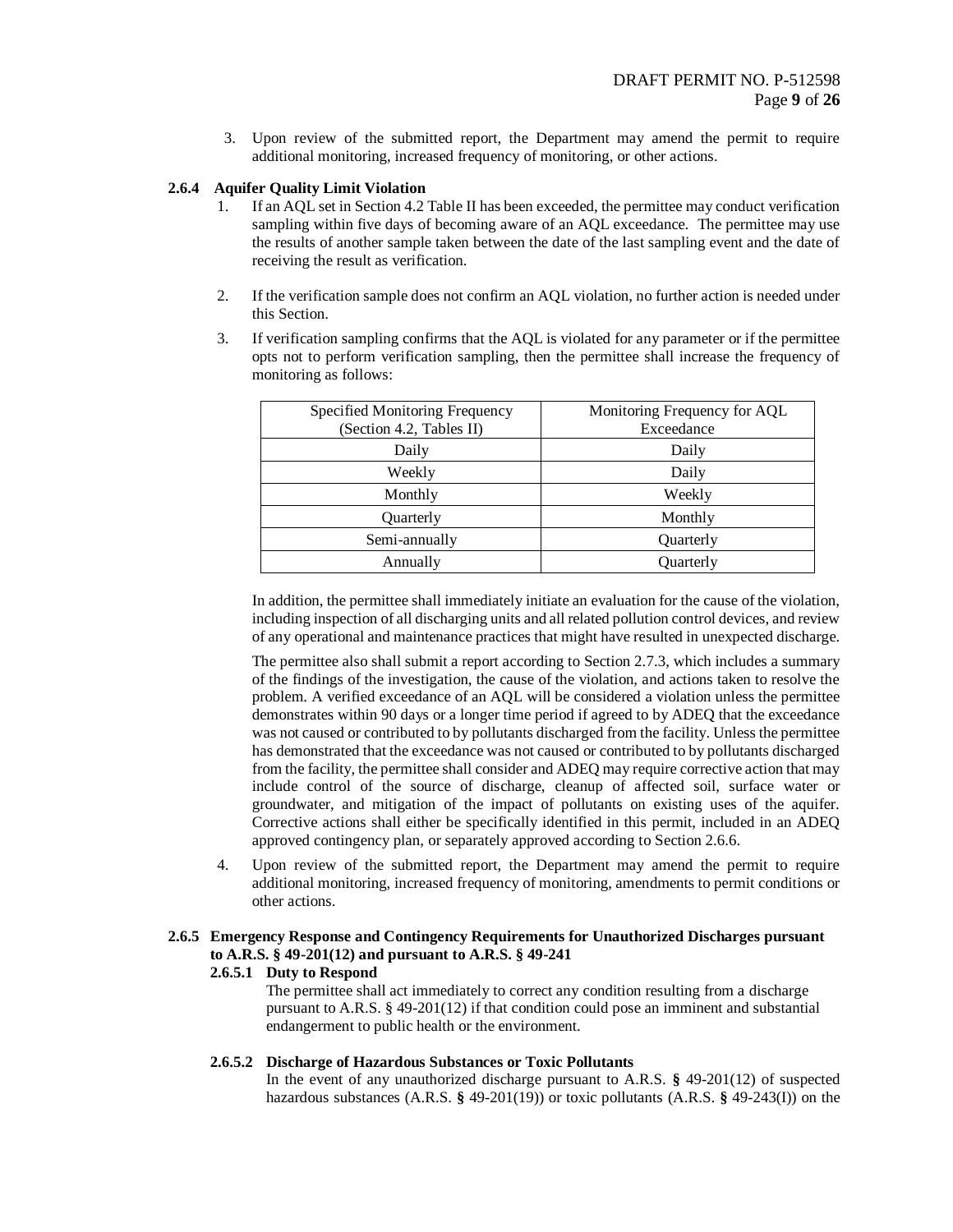facility site, the permittee shall promptly isolate the area and attempt to identify the discharged material. The permittee shall record information, including name, nature of exposure and follow-up medical treatment, if necessary, on persons who may have been exposed during the incident. The permittee shall notify the Groundwater Protection Value Stream within 24 hours of discovering the discharge of hazardous material which (a) has the potential to cause an AWQS or AQL exceedance, or (b) could pose an endangerment to public health or the environment.

## **2.6.5.3 Discharge of Non-hazardous Materials**

In the event of any unauthorized discharge pursuant to A.R.S. **§** 49-201(12) of non-hazardous materials from the facility, the permittee shall promptly attempt to cease the discharge and isolate the discharged material. Discharged material shall be removed and the site cleaned up as soon as possible. The permittee shall notify the Groundwater Protection Value Stream within 24 hours of discovering the discharge of non-hazardous material which has the potential to cause an AQL exceedance, or could pose an endangerment to public health or the environment.

#### **2.6.5.4 Reporting Requirements**

The permittee shall submit a written report for any unauthorized discharges reported under Sections 2.6.5.2 and 2.6.5.3 to the Groundwater Protection Value Stream within 30 days of the discharge or as required by subsequent ADEQ action. The report shall summarize the event, including any human exposure, and facility response activities and include all information specified in Section 2.7.3. If a notice is issued by ADEQ subsequent to the discharge notification, any additional information requested in the notice shall also be submitted within the time frame specified in the notice. Upon review of the submitted report, ADEQ may require additional monitoring or corrective actions.

#### **2.6.6 Corrective Actions**

Specific contingency measures identified in Section 2.6 have already been approved by ADEQ and do not require written approval to implement.

With the exception of emergency response actions taken under Section 2.6.5, the permittee shall obtain written approval from the Groundwater Protection Value Stream prior to implementing a corrective action to accomplish any of the following goals in response to exceedance of an AL or violation of an AQL, DL, or other permit condition:

- 1.Control of the source of an unauthorized discharge;
- 2.Soil cleanup;
- 3.Cleanup of affected surface waters;
- 4.Cleanup of affected parts of the aquifer;
- 5. Mitigation to limit the impact of pollutants on existing uses of the aquifer.

Within 30 days of completion of any corrective action, the operator shall submit to the Groundwater Protection Value Stream, a written report describing the causes, impacts, and actions taken to resolve the problem.

#### **2.7 Reporting and Recordkeeping Requirements [A.R.S. § 49-243(K)(2) and A.A.C. R18-9-A206(B) and R18-9-A207] 2.7.1 Self-monitoring Report Form**

- 1. The permittee shall complete the Self-Monitoring Reporting Forms (SMRFs) provided by ADEQ, and submit the completed report through the myDEQ online reporting system.
- 2. The permittee shall complete the SMRF to the extent that the information reported may be entered on the form. If no information is required during a reporting period, the permittee shall enter "not required" on the form, include an explanation, and submit the form to the Groundwater Protection Value Stream.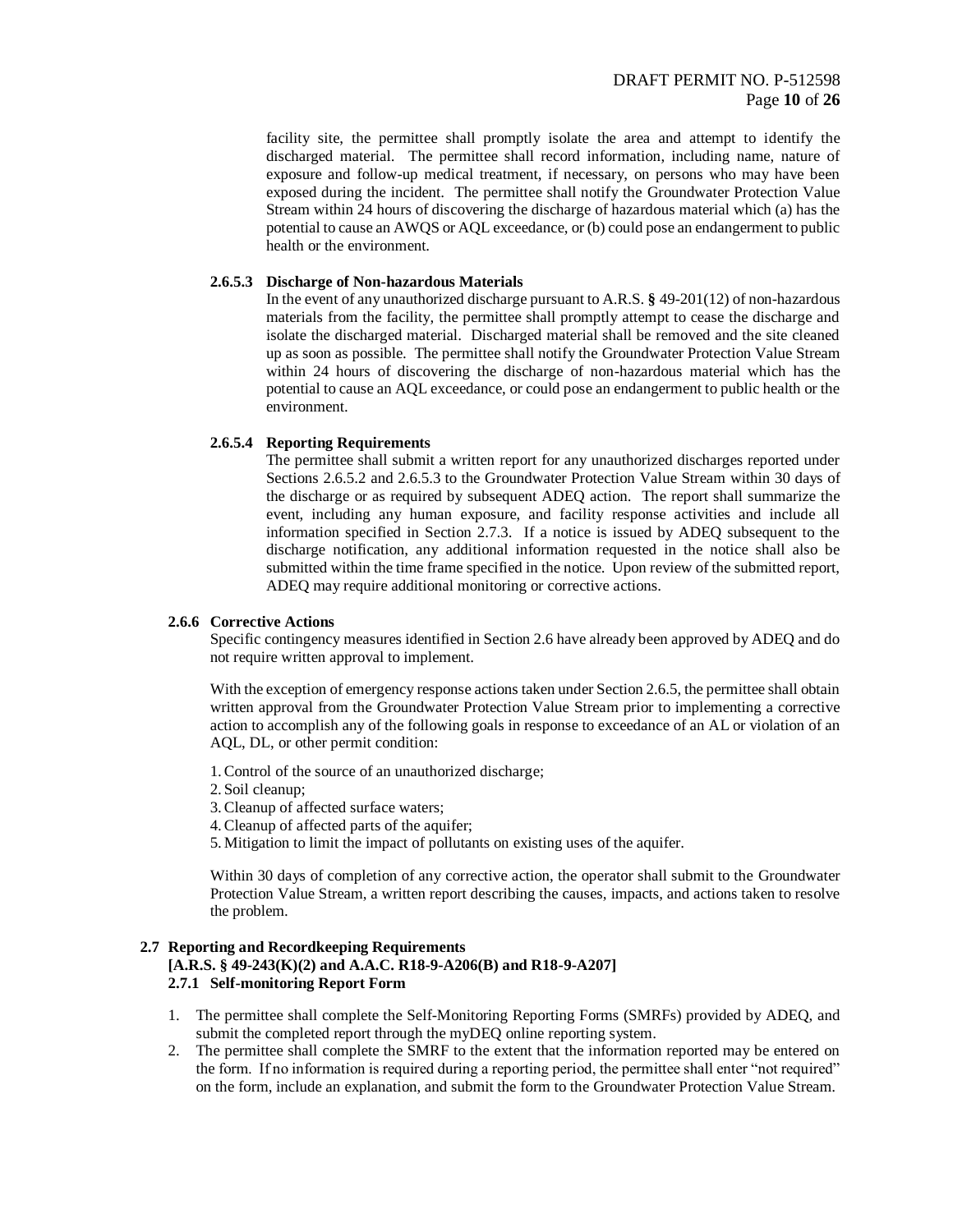- 3. The tables contained in Section 4.2 list the monitoring parameters and the frequencies for reporting results on the SMRF:
	- Table IA Routine Discharge Monitoring
	- Table II Groundwater Quality Monitoring

The parameters listed in the above-identified tables from Section 4.2 are the only parameters for which SMRF reporting is required.

## **2.7.2 Operation Inspection / Log Book Recordkeeping**

A signed copy of this permit shall be maintained at all times at the location where day-to-day decisions regarding the operation of the facility are made. A log book (paper copies, forms, or electronic data) of the inspections and measurements required by this permit shall be maintained at the location where day-to-day decisions are made regarding the operation of the facility. The log book shall be retained for ten years from the date of each inspection, and upon request, the permit and the log book shall be made immediately available for review by ADEQ personnel. The information in the log book shall include, but not be limited to, the following information as applicable:

- 1. Name of inspector;
- 2. Date and time inspection was conducted;
- 3. Condition of applicable facility components;
- 4. Any damage or malfunction, and the date and time any repairs were performed;
- 5. Documentation of sampling date and time; and
- 6. Any other information required by this permit to be entered in the log book.
- 7. Monitoring records for each measurement shall comply with A.A.C. R18-9-  $A206(B)(2)$ .

## **2.7.3 Permit Violation and Alert Level Status Reporting**

- 1. The permittee shall notify the Groundwater Protection Value Stream in writing within five days (except as provided in Section 2.6.5) of becoming aware of an AL exceedance, or violation of any permit condition, AQL, or DL.
- 2. The permittee shall submit a written report to the Groundwater Protection Value Stream within 30 days of becoming aware of the violation of any permit condition, AQL, or DL. The report shall document all of the following:
	- a. Identification and description of the permit condition for which there has been a violation and a description of the cause;
	- b. The period of violation including exact date(s) and time(s), if known, and the anticipated time period during which the violation is expected to continue;
	- c. Any corrective action taken or planned to mitigate the effects of the violation, or to eliminate or prevent a recurrence of the violation;
	- d. Any monitoring activity or other information which indicates that any pollutants would be reasonably expected to cause a violation of an AWQS;
	- e. Proposed changes to the monitoring which include changes in constituents or increased frequency of monitoring; and
	- f. Description of any malfunction or failure of pollution control devices or other equipment or processes.

## **2.7.4 Operational, Other or Miscellaneous Reporting**

The permittee shall record the information as required in Table III in the facility log book as per Section 2.7.2, and report to ADEQ any violations or exceedances as per Section 2.7.3.

#### **2.7.4.1 Off-Site Monitoring Plan**

 The permittee shall propose an off-site monitoring plan for ADEQ approval. The purpose of the plan is to monitor potential migration or introduction of pollutants in groundwater, including at proximal sites of existing contamination (e.g. the 7th Street and Arizona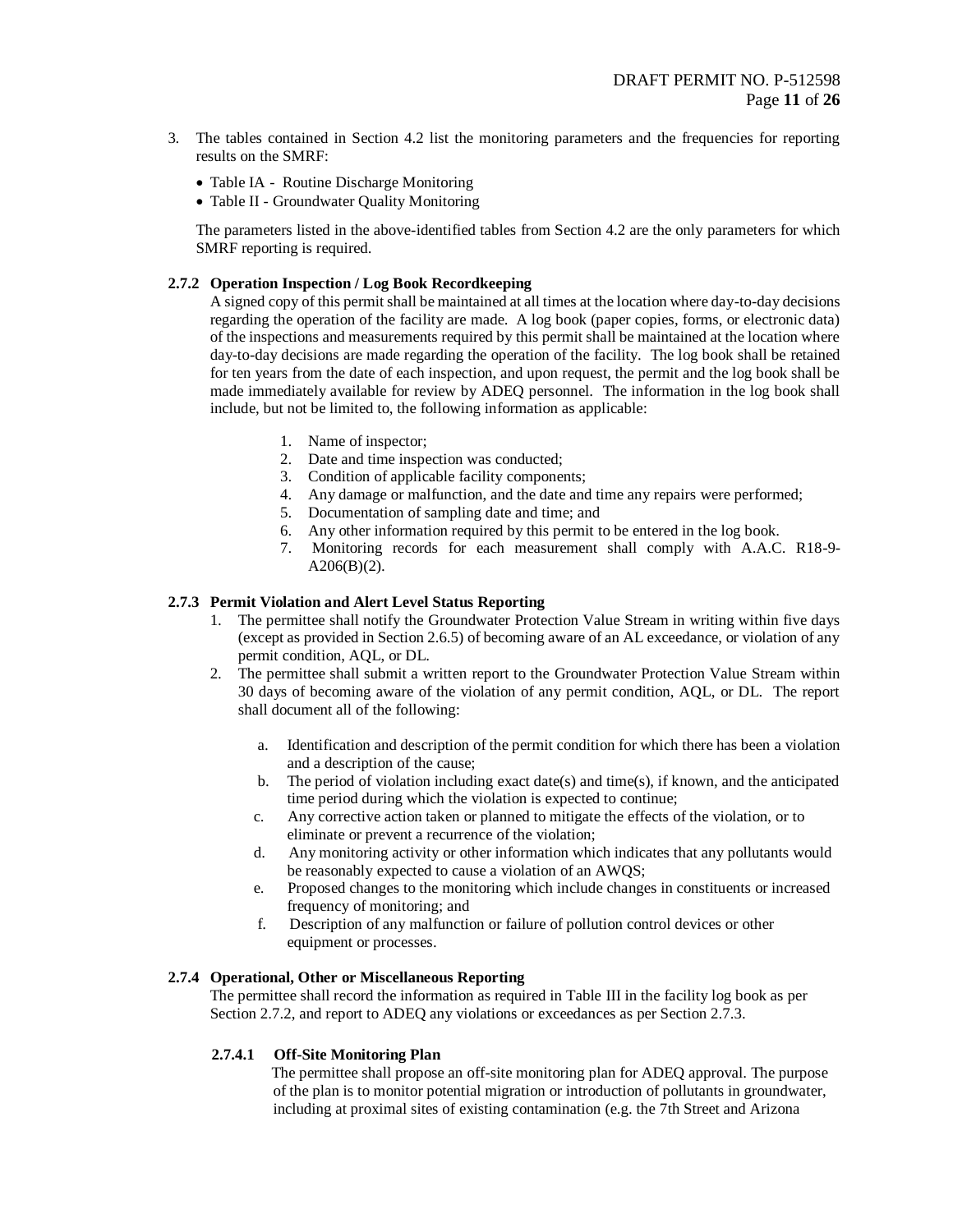Avenue and Park-Euclid WQARF sites). The permittee shall follow the conditions described in the Off-Site Monitoring Plan upon ADEQ approval. The monitoring plan shall provide, but not be limited to, the following items:

- a) Proposal for POC #1 (WR-364A) contingency water level Alert Level that will trigger the commencement of off-site monitoring (See Section 2.6.2.3.4.1).
	- i. The Alert Level shall be set at a depth below ground surface that will be protective of off-site uses of groundwater and will allow enough time for off-site monitoring to take place before potential migration or introduction of pollutants in groundwater occurs.
- b) Proposal for locations/wells to conduct periodic off-site monitoring.
- c) Proposal for monitoring frequencies for off-site monitoring.
- d) Proposal for monitoring parameters for off-site monitoring.
- e) Proposal for off-site monitoring action level(s) and associated contingency action(s) that will be protective of off-site uses of groundwater.
	- i. Action level(s) will provide a limit that, if reached, will trigger contingency action(s) that the permittee shall conduct.

## **2.7.4.2 Contingency Monitoring Report**

If monitoring indicates that the groundwater level has exceeded the Alert Level in Section 4.2 Table II, the permittee shall begin monitoring per Section 4.3, Table 1C and submit an annual Contingency Monitoring Report to ADEQ that will include, but not be limited to, the following items:

- b) Documentation and discussion of the results and analyses of the Off-Site
	- Monitoring activities described in the Off-Site Monitoring Plan
	- i. Summarize the monitoring activities and results
	- ii. Discuss whether or not there appears to be any impacts related to the Heritage Project recharge activities, and provide supporting rationale
	- c) Amount of water that was discharged over the year
		- i. Include hydrograph(s) that show historic water volume discharges over the life of the facility
- d) Amount of groundwater level rise and current depth to groundwater
	- i. Include hydrograph(s) that show historic water levels over the life of the facility
- e) Evaluation of groundwater gradient and discussion of any fluctuations over the life of the facility
	- i. Include groundwater contour maps that show any changes or fluctuations of groundwater gradient over the life of the facility
- f) Evaluation of the Off-Site Monitoring Plan and discussion with rationale whether alterations to the plan are appropriate

## **2.7.5 Reporting Location**

All Self-Monitoring Report Forms (SMRFs) shall be submitted through the myDEQ portal accessible on the ADEQ website at:

<http://www.azdeq.gov/welcome-mydeq>

All documents required by this permit to be submitted to the Groundwater Protection Value Stream shall be directed to:

Arizona Department of Environmental Quality Groundwater Protection Value Stream Mail Code: 5415B-3 1110 West Washington Street Phoenix, Arizona 85007 Phone (602) 771-4449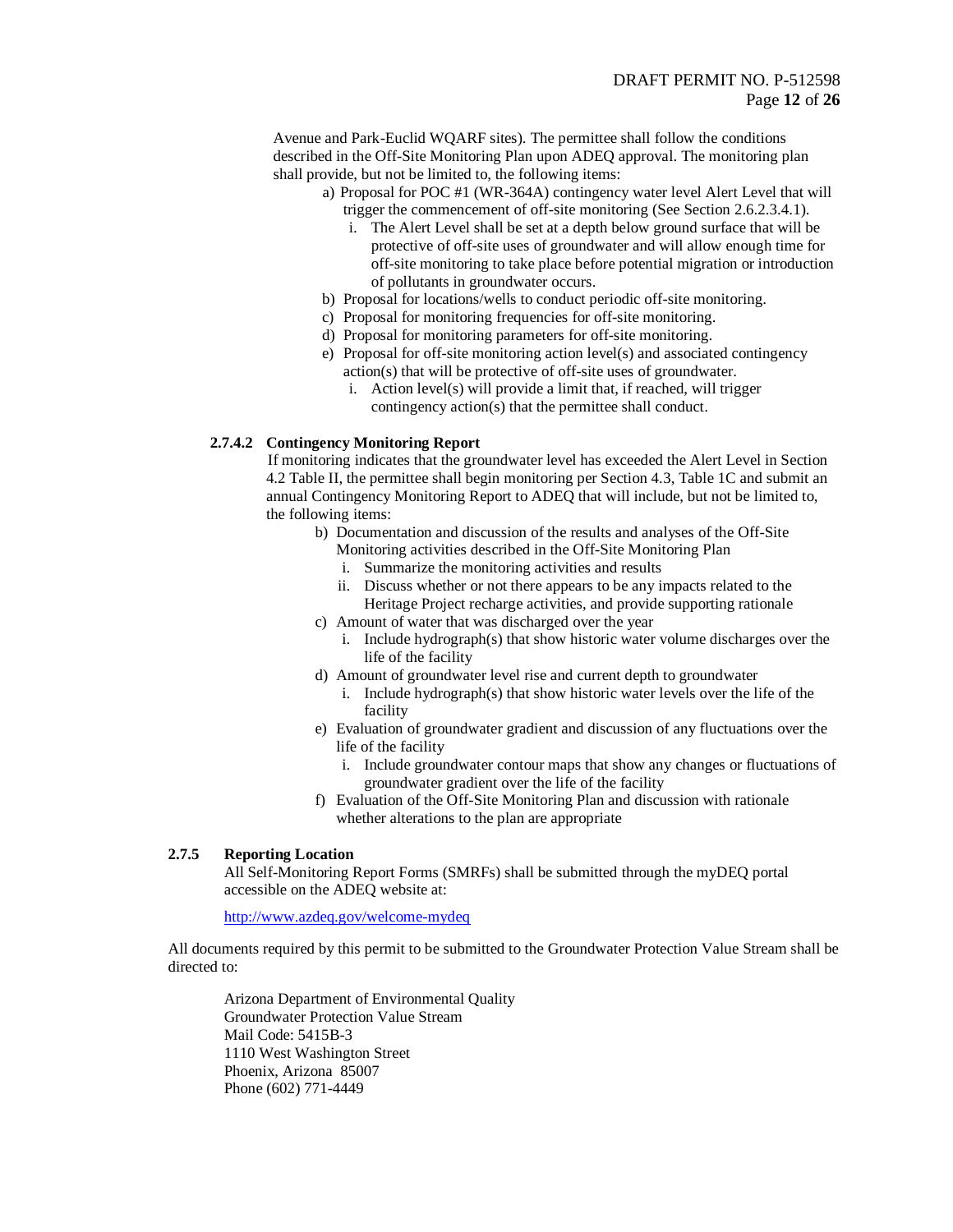## **2.7.6 Reporting Deadline**

| Monitoring conducted during quarter: | <b>Quarterly Report due by:</b> |
|--------------------------------------|---------------------------------|
| January-March                        | April 30                        |
| April-June                           | July 30                         |
| July-September                       | October 30                      |
| October-December                     | January 30                      |

The following table lists the quarterly report due dates:

The following table lists the semi-annual and annual report due dates:

| <b>Monitoring conducted:</b> | <b>Report due by:</b> |
|------------------------------|-----------------------|
| Semi-annual: January-June    | July 30               |
| Semi-annual: July-December   | January 30            |
| Annual: January-December     | January 30            |

## **2.7.7 Changes to Facility Information in Section 1.0**

The Groundwater Protection Value Stream shall be notified within ten days of any change of facility information including Facility Name, Permittee Name, Mailing or Street Address, Facility Contact Person, or Emergency Telephone Number.

## **2.8 Temporary Cessation [A.R.S. § 49-243(K)(8) and A.A.C. R18-9-A209(A)]**

The permittee shall give written notice to the Groundwater Protection Value Stream before ceasing operation of the facility for a period of 60 days or greater. The permittee shall take the following measures upon temporary cessation:

- 1. If applicable, direct the wastewater flows from the facility to another state-approved wastewater treatment facility;
- 2. Correct the problem that caused the temporary cessation of the facility; and
- 3. Notify Groundwater Protection Value Stream with a monthly facility status report describing the activities conducted on the treatment facility to correct the problem.
- 4. SMRF reporting is still required during Temporary Cessation.

At the time of notification the permittee shall submit for ADEQ approval a plan for maintenance of discharge control systems and for monitoring during the period of temporary cessation. Immediately following ADEQ approval, the permittee shall implement the approved plan. If necessary, ADEQ shall amend permit conditions to incorporate conditions to address temporary cessation. During the period of temporary cessation, the permittee shall provide written notice to the Groundwater Protection Value Stream of the operational status of the facility every three years. If the permittee intends to permanently cease operation of any facility, the permittee shall submit closure notification, as set forth in Section 2.9 below.

## **2.9 Closure [A.R.S. §§ 49-243(K)(6), 49-252 and A.A.C. R18-9-A209(B)]**

For a facility addressed under this permit, the permittee shall give written notice of closure to the Groundwater Protection Value Stream of the intent to cease operation without resuming activity for which the facility was designed or operated.

## **2.9.1 Closure Plan**

Within 90 days following notification of closure, the permittee shall submit for approval to the Groundwater Protection Value Stream, a closure plan which meets the requirements of A.R.S. § 49-252 and A.A.C. R18- 9-A209(B)(3).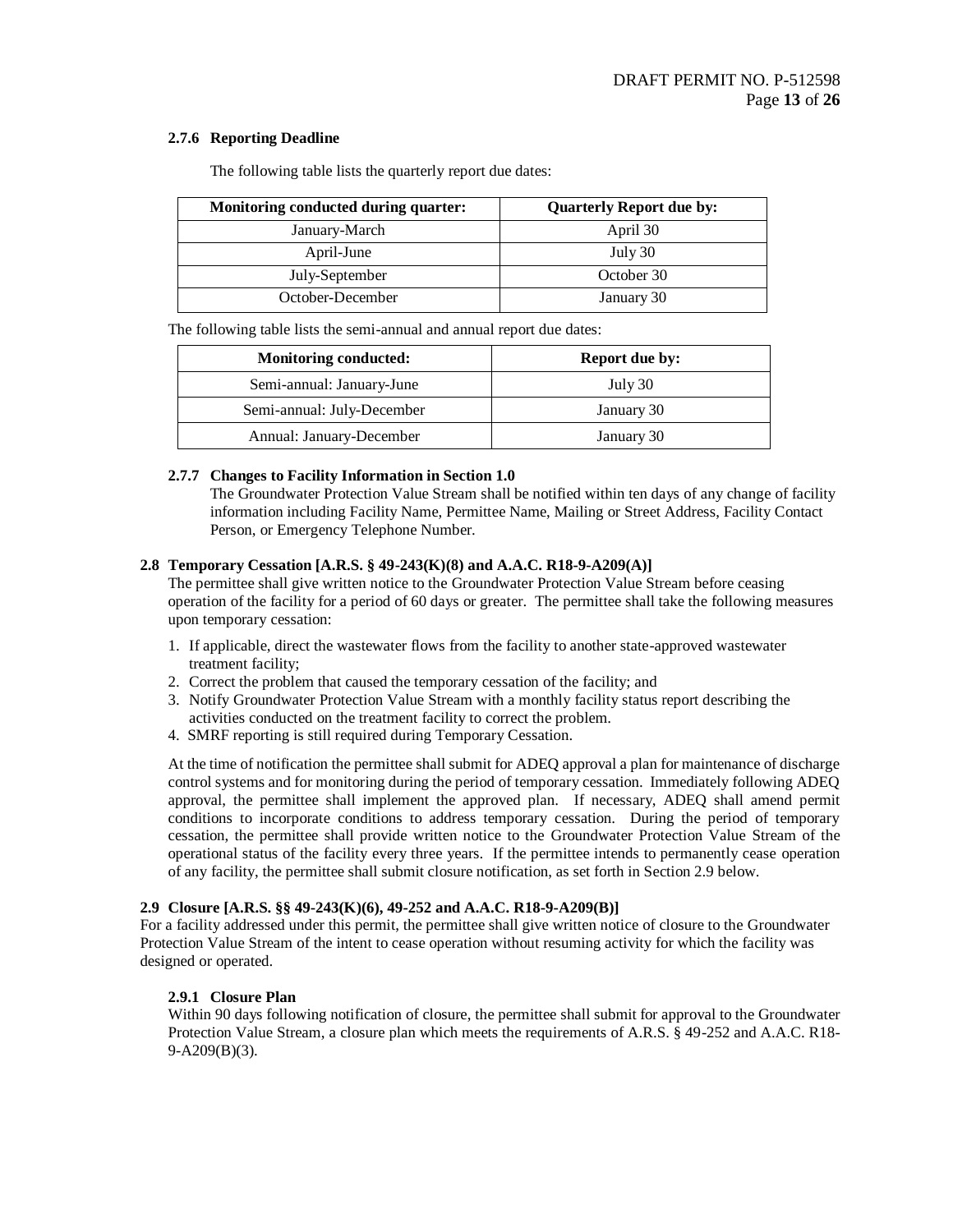If the closure plan achieves clean-closure immediately, ADEQ shall issue a letter of approval to the permittee. If the closure plan contains a schedule for bringing the facility to a clean-closure configuration at a future date, ADEQ may incorporate any part of the schedule as an amendment to this permit.

## **2.9.2 Closure Completion**

Upon completion of closure activities, the permittee shall give written notice to the Groundwater Protection Value Stream indicating that the approved closure plan has been implemented fully and providing supporting documentation to demonstrate that clean-closure has been achieved (soil sample results, verification sampling results, groundwater data, as applicable). If clean-closure has been achieved, ADEQ shall issue a letter of approval to the permittee at that time. If any of the following conditions apply, the permittee shall follow the terms of post-closure stated in this permit:

- 1. Clean-closure cannot be achieved at the time of closure notification or within one year thereafter under a diligent schedule of closure actions;
- 2. Further action is necessary to keep the facility in compliance with the AWQS at the applicable POC;
- 3. Continued action is required to verify that the closure design has eliminated discharge to the extent intended;
- 4. Remediation or mitigation measures are necessary to achieve compliance with Title 49, Ch. 2; and
- 5. Further action is necessary to meet property use restrictions.
- 6. SMRF submittals are still required until Clean Closure is issued.

## **2.10 Post-closure [A.R.S. §§ 49-243(K)(6), 49-252 and A.A.C. R18-9 A209(C)]**

Post-closure requirements shall be established based on a review of facility closure actions and will be subject to review and approval by the Groundwater Protection Value Stream.

In the event clean-closure cannot be achieved pursuant to A.R.S. § 49-252, the permittee shall submit for approval to the Groundwater Protection Value Stream a post-closure plan that addresses post-closure maintenance and monitoring actions at the facility. The post-closure plan shall meet all requirements of A.R.S. §§ 49-201(30) and 49-252 and A.A.C. R18-9-A209(C). Upon approval of the post-closure plan, this permit shall be amended or a new permit shall be issued to incorporate all post-closure controls and monitoring activities of the post-closure plan.

## **2.10.1 Post-Closure Plan**

A specific post-closure plan may be required upon the review of the closure plan.

## **2.10.2 Post-Closure Completion**

Not required at the time of permit issuance.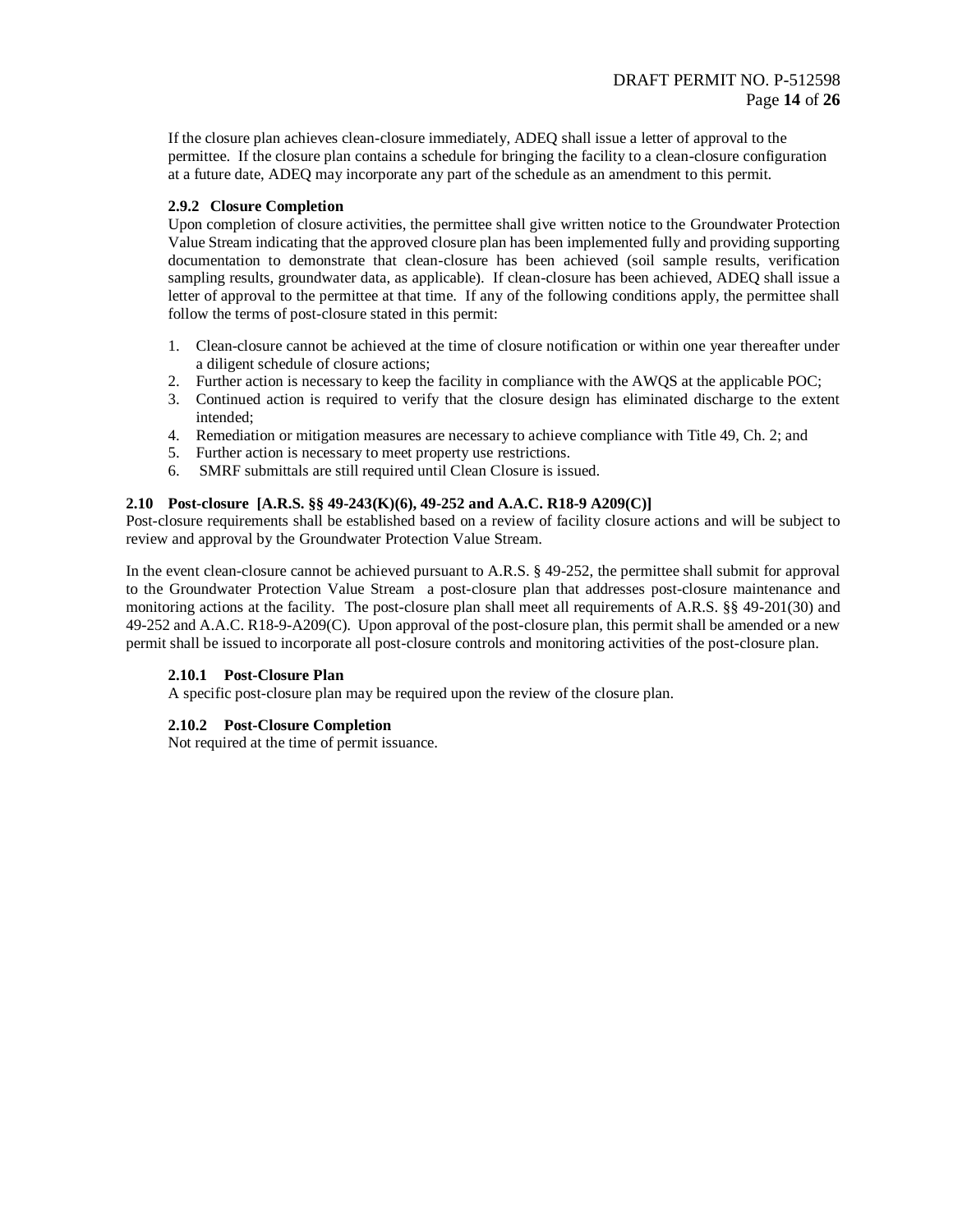## **3.0 COMPLIANCE SCHEDULE [A.R.S. § 49-243(K)(5) and A.A.C. R18-9-A208]**

For each CSI listed below, the permittee shall submit the required information, including a cover letter that lists the CSIs, to the Groundwater Protection Value Stream.

| No. | <b>Description</b>                                                                                                                                                                                                                              | Due by:                                                                                  | <b>Permit</b><br>Amendment<br><b>Required?</b> |
|-----|-------------------------------------------------------------------------------------------------------------------------------------------------------------------------------------------------------------------------------------------------|------------------------------------------------------------------------------------------|------------------------------------------------|
|     | The permittee shall submit an off-site monitoring plan<br>to monitor potential migration or introduction of<br>pollutants in groundwater, including at proximal sites of<br>existing contamination for ADEQ approval, as per<br>Section 2.7.4.1 | By May 30, 2020.                                                                         | <b>Yes</b>                                     |
| 2   | The permittee shall submit an Annual Contingency<br>Monitoring Report if monitoring indicates that the<br>groundwater level has exceeded the Alert Level in<br>Section 4.2 Table II as per Section 2.7.4.2.                                     | Report is due by March 30th<br>each year upon<br>commencement of off-site<br>monitoring. | N <sub>0</sub>                                 |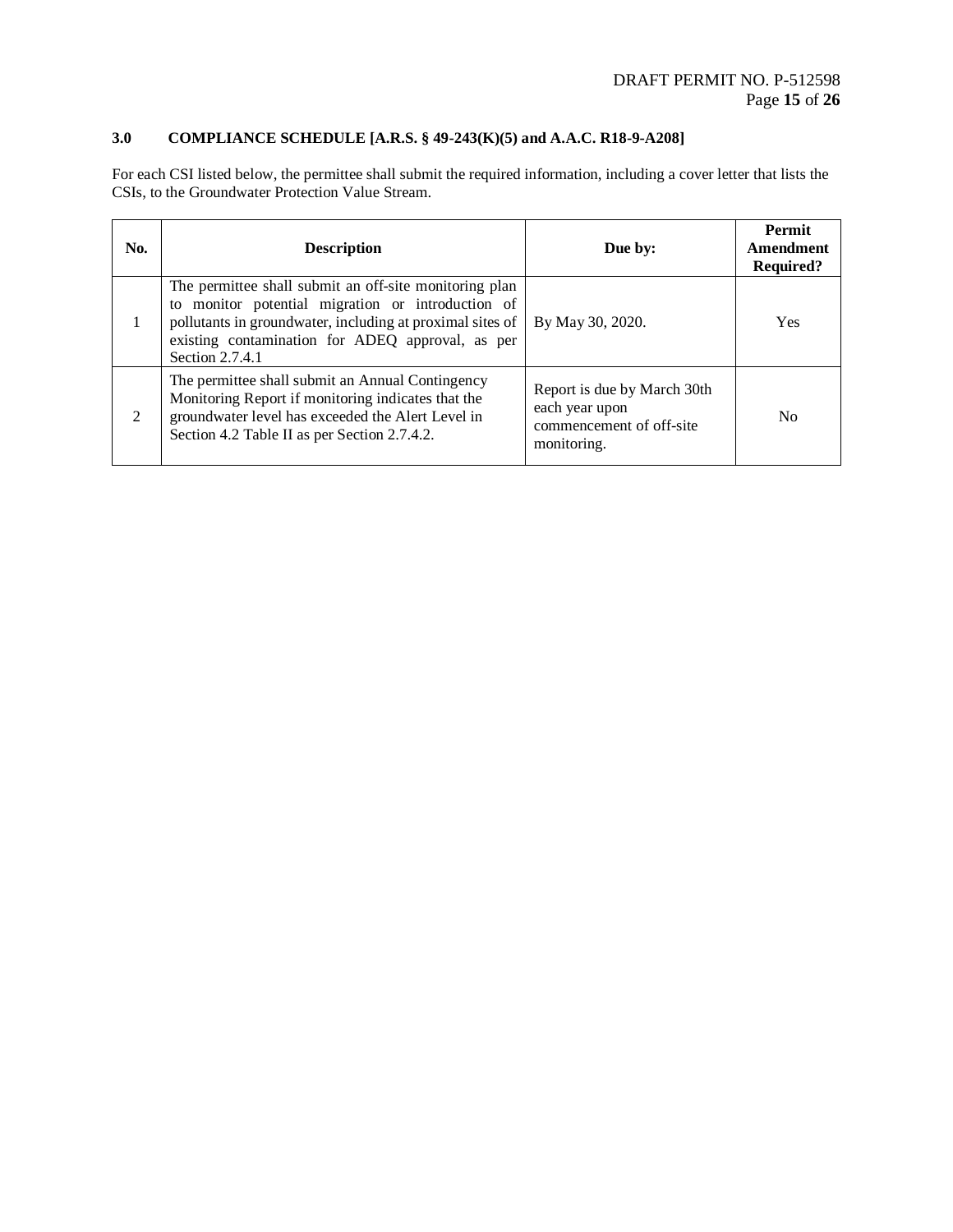# **4.0 TABLES OF MONITORING REQUIREMENTS**

## **4.1 PRE-OPERATIONAL MONITORING (OR CONSTRUCTION REQUIREMENTS)**

Not applicable.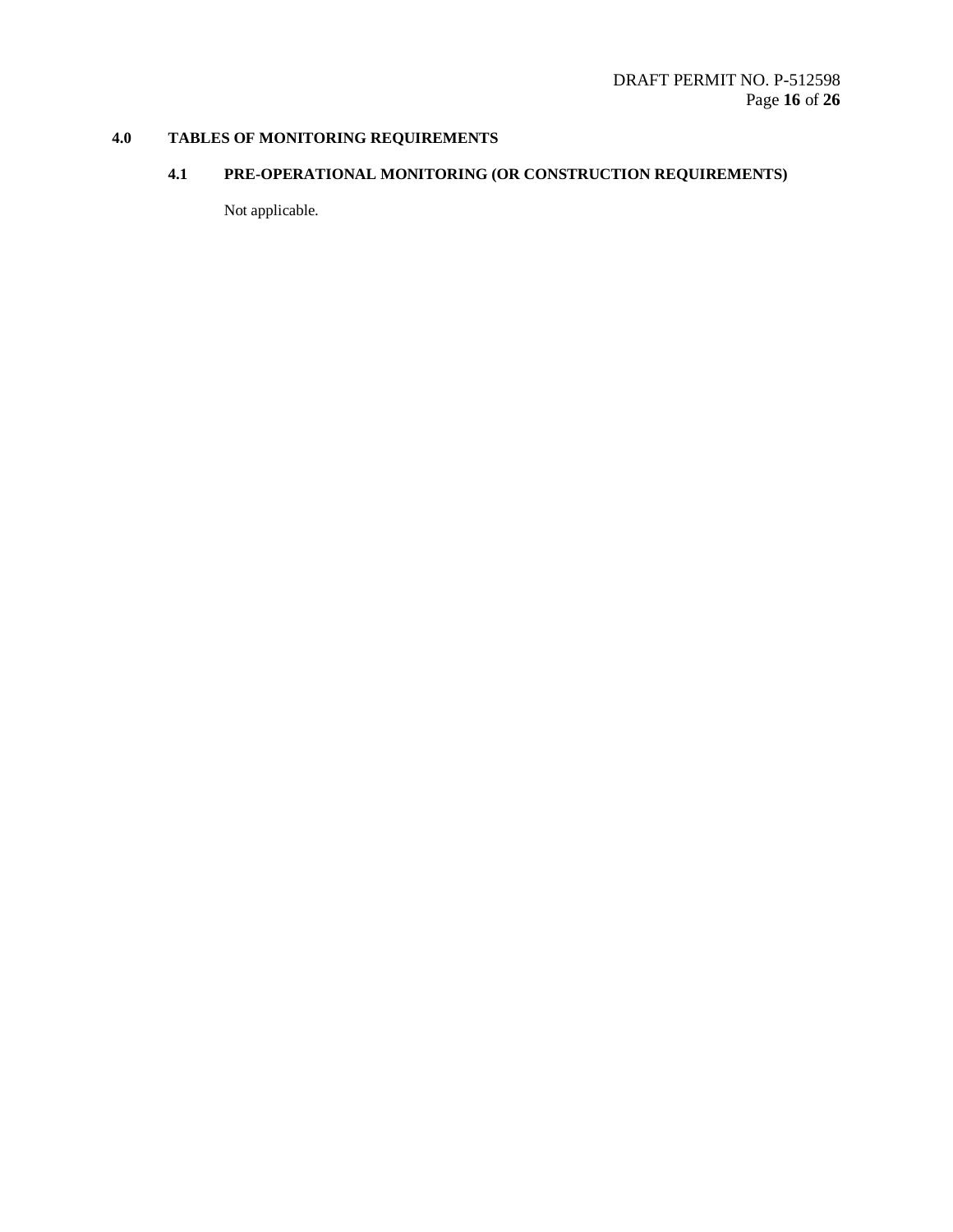## **4.0 TABLES OF MONITORING REQUIREMENTS**

## **4.2 COMPLIANCE (or OPERATIONAL) MONITORING**

| <b>Sampling Point</b><br><b>Number</b>              |                                                                           | <b>Sampling Point Identification</b> | Latitude           | Longitude                           |                               |
|-----------------------------------------------------|---------------------------------------------------------------------------|--------------------------------------|--------------------|-------------------------------------|-------------------------------|
|                                                     | Flow meter located at the Silverlake Road Control<br><b>Valve Station</b> |                                      |                    | $32^{\circ}$ 12' 08.20" N           | $-110^{\circ}$ 59' 16.29" W   |
| <b>Parameter</b>                                    | AL <sup>1</sup>                                                           | $\mathbf{DI}^2$                      | <b>Units</b>       | <b>Sampling</b><br><b>Frequency</b> | <b>Reporting</b><br>Frequency |
| Total Flow <sup>3</sup> : Daily <sup>4</sup>        | <b>Not</b><br>Established <sup>5</sup>                                    | Not.<br>Established                  | ac/ft <sup>6</sup> | Daily                               | Quarterly                     |
| <b>Total Flow: Average</b><br>Annually <sup>7</sup> | <b>Not</b><br>Established                                                 | 4,000                                | ac/ft              | Annually                            | Annually                      |

## **TABLE IA ROUTINE DISCHARGE MONITORING**

 $\overline{a}$ 

<sup>3</sup>Total flow is the total to AZPDES

 ${}^{1}$ AL = Alert Level

 ${}^{2}DL = Discharge Limit$ 

<sup>4</sup>Flow shall be measured using a continuous recording flow meter which totals the flow daily.  $5$ Not Established = Monitoring is required but no limits are specified.

 ${}^{6}$ AC/FT = Acres-Feet

<sup>7</sup>Monthly average of daily flow values.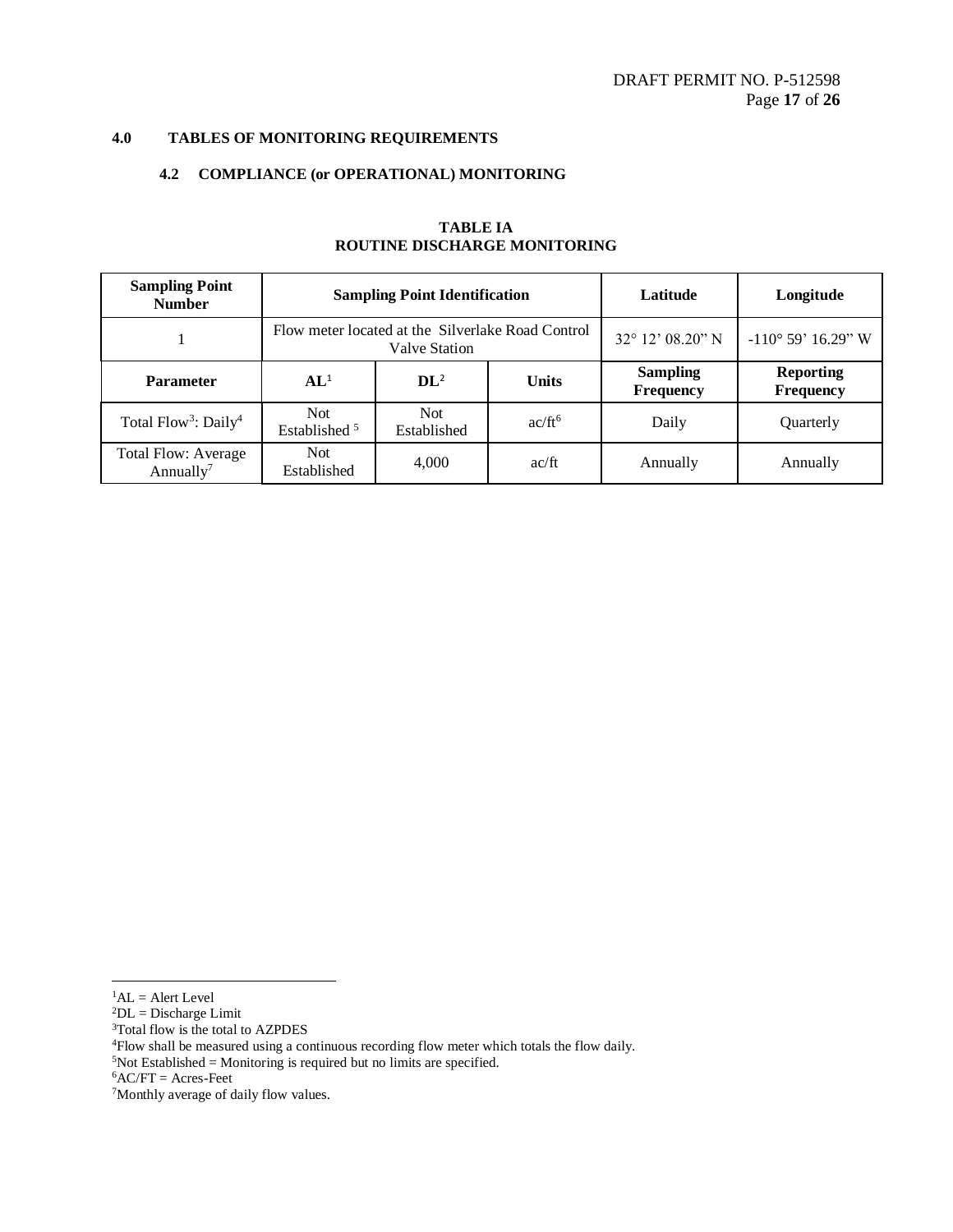| <b>Sampling Point Number</b>                                                           |                                   | <b>Sampling Point Identification</b> | Latitude    | Longitude                    |                               |
|----------------------------------------------------------------------------------------|-----------------------------------|--------------------------------------|-------------|------------------------------|-------------------------------|
| 2                                                                                      |                                   | Sample Point 522                     | 32°11'59" N | $110°59'15"$ W               |                               |
| <b>Parameter</b>                                                                       | $AL^8$                            | $\mathbf{DL}^9$<br><b>Units</b>      |             | <b>Sampling</b><br>Frequency | <b>Reporting</b><br>Frequency |
| E. coli: Single sample<br>maximum                                                      | Not Established                   | 15.0                                 | $MPN^{10}$  | Daily <sup>11</sup>          | Quarterly                     |
| <i>E. coli:</i> four (4) of seven<br>(7) samples in a week <sup>12</sup>               | Not Established                   | Absence <sup>13</sup>                | <b>MPN</b>  | Weekly<br>Calculation        | Quarterly                     |
| Total Nitrogen <sup>14</sup> : Five-<br>sample rolling geometric<br>mean <sup>15</sup> | 8.0                               | 10.0                                 | mg/1        | Monthly<br>Calculation       | Quarterly                     |
| Nitrate-Nitrite as N                                                                   | 8.0                               | 10.0                                 | mg/1        | Monthly                      | Quarterly                     |
| Nitrate as N                                                                           | 8.0                               | 10.0                                 | mg/1        | Monthly                      | Quarterly                     |
| Nitrite as N                                                                           | 0.8                               | 1.0<br>mg/1                          |             | Monthly                      | Quarterly                     |
| Total Kjeldahl Nitrogen<br>(TKN)                                                       | Not.<br>Established <sup>16</sup> | Not Established                      | mg/1        | Monthly                      | Quarterly                     |

## **TABLE IA ROUTINE DISCHARGE MONITORING** (Continued)

 $\overline{a}$ 

<sup>14</sup>Total Nitrogen = Nitrate N, plus Nitrite N, plus Total Kjeldahl Nitrogen (TKN)

 $8$  AL = Alert Level

 $9$  DL = Discharge Limit

 $^{10}$  MPN = Most Probable Number/100 ml sample. For MPN, a value of <2.2 shall be considered to be absence.

<sup>&</sup>lt;sup>11</sup> For E.*coli*, "daily" sampling means every day in which a sample can practicably be obtained and delivered in sufficient time for proper analysis, provided that no less than four (4) samples in each seven-day period are obtained and analyzed.

<sup>12</sup>**Week** means the seven-day period starting on Sunday and ending the following Saturday. The reporting form for this parameter consists of 13 weeks per quarter.

<sup>&</sup>lt;sup>13"</sup>E.coli four (4) of the last seven (7) samples" requires entering a "Compliance" or "Not in Compliance" on the SMRF for each day of the reporting period; use the following procedure to determine whether to enter a "Compliance" or "Not in Compliance" for each daily entry: For each date of the reporting period, evaluate the daily E.*coli* result for that date along with the daily E.*coli* results for the six previous days. If, of these seven days of data, four (4) or more of the daily E.*coli* results are absence (a daily value of <2.2 MPN is considered absence for that day), report "yes" for that date's entry on the SMRF. If three (3) or fewer of the daily E.*coli* results are absence, report "Not in compliance" for that date's entry on the SMRF. For days when there is no flow, the daily E.*coli* result is considered "Absence" for the purpose of evaluating the seven days of daily data for the SMRF entry.

 $15$ The five-sample rolling geometric mean is determined by multiplying the five (5) most recent monthly sample values together then taking the fifth root of the product. *Example:*  $GM_5 = \sqrt[5]{(m_1)(m_2)(m_3)(m_4)(m_5)}$ 

<sup>&</sup>lt;sup>16</sup> Not Established means monitoring is required, but no limits are specified.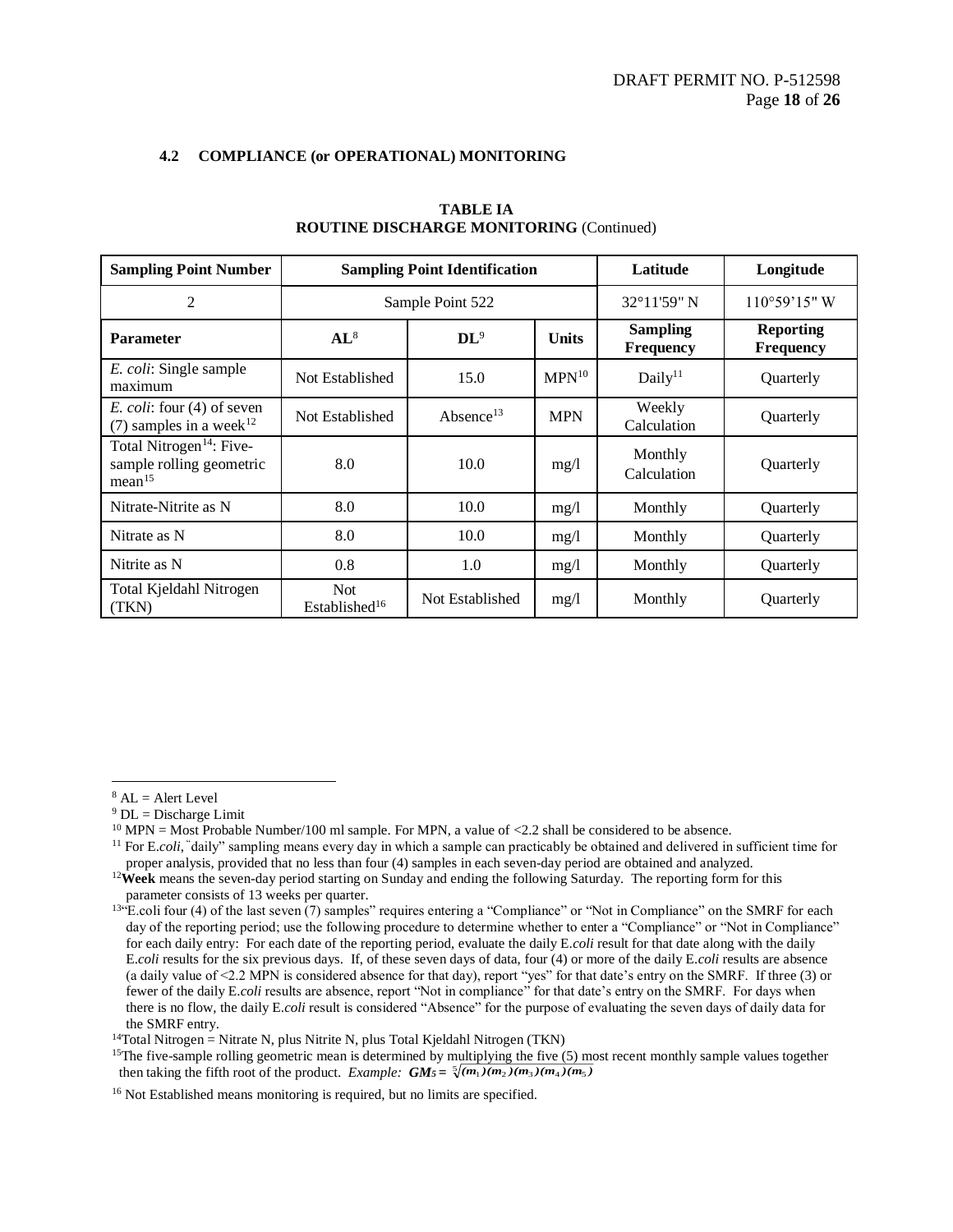| <b>Parameter</b>                                               | AL     | DL    | <b>Units</b> | <b>Sampling</b><br>Frequency | <b>Reporting</b><br>Frequency |  |
|----------------------------------------------------------------|--------|-------|--------------|------------------------------|-------------------------------|--|
| Volatile and Semi-Volatile Organic Compounds (VOCs and SVOCs): |        |       |              |                              |                               |  |
| Benzene                                                        | 0.004  | 0.005 | mg/l         | Semi-Annually                | Semi-Annually                 |  |
| Carbon tetrachloride                                           | 0.004  | 0.005 | mg/l         | Semi-Annually                | Semi-Annually                 |  |
| o-Dichlorobenzene                                              | 0.48   | 0.6   | mg/l         | Semi-Annually                | Semi-Annually                 |  |
| para-Dichlorobenzene                                           | 0.06   | 0.075 | mg/l         | Semi-Annually                | Semi-Annually                 |  |
| 1,2-Dichloroethane                                             | 0.004  | 0.005 | mg/l         | Semi-Annually                | Semi-Annually                 |  |
| 1,1-Dichloroethylene                                           | 0.0056 | 0.007 | mg/l         | Semi-Annually                | Semi-Annually                 |  |
| cis-1,2-Dichloroethylene                                       | 0.056  | 0.07  | mg/l         | Semi-Annually                | Semi-Annually                 |  |
| trans-1,2-Dichloroethylene                                     | 0.08   | 0.1   | mg/l         | Semi-Annually                | Semi-Annually                 |  |
| Dichloromethane                                                | 0.004  | 0.005 | mg/1         | Semi-Annually                | Semi-Annually                 |  |
| 1,2-Dichloropropane                                            | 0.004  | 0.005 | mg/l         | Semi-Annually                | Semi-Annually                 |  |
| Ethylbenzene                                                   | 0.56   | 0.7   | mg/l         | Semi-Annually                | Semi-Annually                 |  |
| Hexachlorobenzene                                              | 0.0008 | 0.001 | mg/l         | Semi-Annually                | Semi-Annually                 |  |
| Hexachlorocyclopentadiene                                      | 0.04   | 0.05  | mg/1         | Semi-Annually                | Semi-Annually                 |  |
| Monochlorobenzene                                              | 0.08   | 0.1   | mg/l         | Semi-Annually                | Semi-Annually                 |  |
| Styrene                                                        | 0.08   | 0.1   | mg/1         | Semi-Annually                | Semi-Annually                 |  |
| Tetrachloroethylene                                            | 0.004  | 0.005 | mg/l         | Semi-Annually                | Semi-Annually                 |  |
| Toluene                                                        | 0.8    | 1.0   | mg/1         | Semi-Annually                | Semi-Annually                 |  |
| Trihalomethanes $(total)^{17}$                                 | 0.08   | 0.1   | mg/1         | Semi-Annually                | Semi-Annually                 |  |
| 1,1,1-Trichloroethane                                          | 0.16   | 0.2   | mg/l         | Semi-Annually                | Semi-Annually                 |  |
| 1,2,4 - Trichlorobenzene                                       | 0.056  | 0.07  | mg/l         | Semi-Annually                | Semi-Annually                 |  |
| 1,1,2 - Trichloroethane                                        | 0.004  | 0.005 | mg/l         | Semi-Annually                | Semi-Annually                 |  |
| Trichloroethylene                                              | 0.004  | 0.005 | mg/l         | Semi-Annually                | Semi-Annually                 |  |
| Vinyl Chloride                                                 | 0.0016 | 0.002 | mg/l         | Semi-Annually                | Semi-Annually                 |  |
| Xylenes (Total)                                                | 8.0    | 10.0  | mg/l         | Semi-Annually                | Semi-Annually                 |  |

## **TABLE IA ROUTINE DISCHARGE MONITORING** (continued)

l

<sup>17</sup>Total Trihalomethanes are comprised of Bromoform, Bromodichloromethane, Chloroform, and Dibromochloromethane.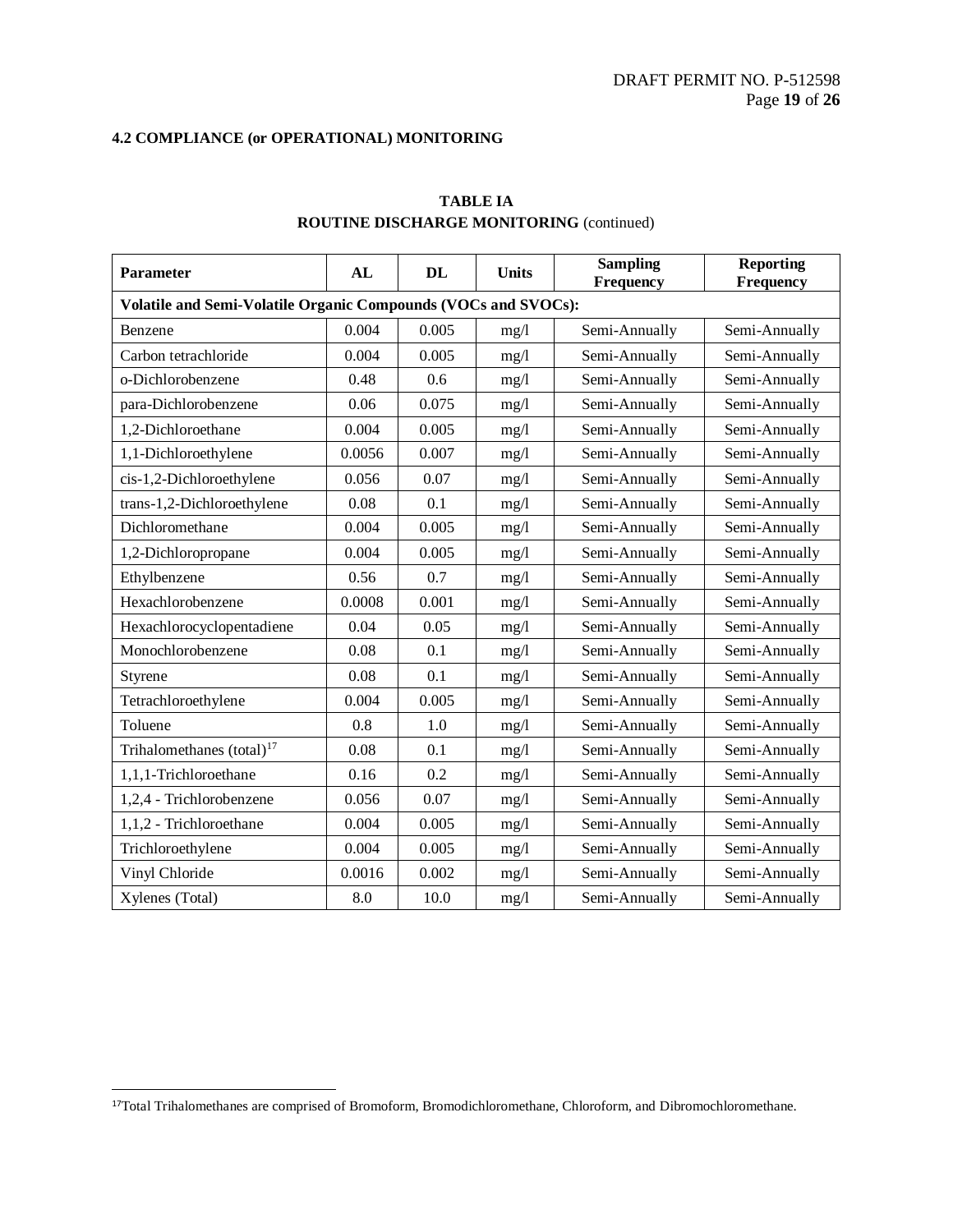| <b>Sampling Point Number</b>     | <b>Sampling Point</b><br><b>Identification</b>                                                                                                                                      |                   |              | Latitude                                  | Longitude                     |
|----------------------------------|-------------------------------------------------------------------------------------------------------------------------------------------------------------------------------------|-------------------|--------------|-------------------------------------------|-------------------------------|
| 3                                | POC #1 (WR-364A)- near the eastern<br>bank of the Santa Cruz River, near<br>Verdugo Park, approximately 3/4 miles<br>downstream of the outfall ADWR Well<br>Registration #55-581137 |                   |              | $32^{\circ}$ 12' $35.23^{\prime\prime}$ N | $110^{\circ} 59' 12.51'' W$   |
| <b>Parameter</b>                 | $AL^{18}$                                                                                                                                                                           | AQL <sup>19</sup> | <b>Units</b> | <b>Sampling</b><br>Frequency              | <b>Reporting</b><br>Frequency |
| Water Level <sup>20</sup>        | $185 - 35^{21}$                                                                                                                                                                     | <b>NA</b>         | feet bgs     | Monthly                                   | Quarterly                     |
| Total Nitrogen <sup>22</sup> :   | 8.0                                                                                                                                                                                 | 10.0              | $mg/l^{23}$  | Monthly<br>Calculation                    | Quarterly                     |
| Nitrate-Nitrite as N             | 8.0                                                                                                                                                                                 | 10.0              | mg/1         | Monthly<br>Calculation                    | Quarterly                     |
| Nitrate as N                     | 8.0                                                                                                                                                                                 | 10.0              | mg/1         | Monthly                                   | Quarterly                     |
| Nitrite as N                     | 0.8                                                                                                                                                                                 | 1.0               | mg/l         | Monthly                                   | Quarterly                     |
| Total Kjeldahl Nitrogen<br>(TKN) | 8.0                                                                                                                                                                                 | 10.0              | mg/l         | Monthly                                   | Quarterly                     |
| <b>Total Coliform</b>            | Absence                                                                                                                                                                             | Absence           | $P/A^{24}$   | Monthly                                   | Quarterly                     |
| Metals (total):                  |                                                                                                                                                                                     |                   |              |                                           |                               |
| Antimony                         | 0.0048                                                                                                                                                                              | 0.006             | mg/1         | Quarterly                                 | Quarterly                     |
| Arsenic                          | 0.04                                                                                                                                                                                | 0.05              | mg/l         | Quarterly                                 | Quarterly                     |
| Barium                           | 1.60                                                                                                                                                                                | 2.00              | mg/l         | Quarterly                                 | Quarterly                     |
| Beryllium                        | 0.0032                                                                                                                                                                              | 0.004             | mg/l         | Quarterly                                 | Quarterly                     |
| Cadmium                          | 0.004                                                                                                                                                                               | 0.005             | mg/l         | Quarterly                                 | Quarterly                     |
| Chromium                         | 0.08                                                                                                                                                                                | 0.1               | mg/l         | Quarterly                                 | Quarterly                     |
| Cyanide (as free cyanide)        | 0.16                                                                                                                                                                                | 0.2               | mg/1         | Quarterly                                 | Quarterly                     |
| Fluoride                         | 3.2                                                                                                                                                                                 | 4.0               | mg/l         | Quarterly                                 | Quarterly                     |
| Lead                             | 0.04                                                                                                                                                                                | 0.05              | mg/1         | Quarterly                                 | Quarterly                     |
| Mercury                          | 0.0016                                                                                                                                                                              | 0.002             | mg/1         | Quarterly                                 | Quarterly                     |
| Nickel                           | 0.08                                                                                                                                                                                | 0.1               | mg/1         | Quarterly                                 | Quarterly                     |
| Selenium                         | 0.04                                                                                                                                                                                | 0.05              | mg/1         | Quarterly                                 | Quarterly                     |
| Thallium                         | 0.0016                                                                                                                                                                              | 0.002             | mg/l         | Quarterly                                 | Quarterly                     |

## **TABLE II GROUNDWATER MONITORING**

 ${}^{18}$ AL = Alert Level

 $\overline{\phantom{0}}$ 

 $19$ AQL = Aquifer Quality Limit

<sup>20</sup> See Section 2.6.2.3.4.

<sup>21</sup> WR-364A is a nested well with screens from 185 to 95 ft bgs and from 55 to 35 ft bgs.

<sup>22</sup>The calculation for Total Nitrogen is Nitrate as N plus Nitrite as N plus TKN.

 $^{23}$ mg/l = milligrams per liter

 ${}^{24}P/A$  = Presence or absence of total coliforms in a 100-milliliter sample. If total coliforms are present, enter "Non-compliance" on the SMRF. If total coliforms are absent, enter "Compliance" on the SMRF. A positive result for total coliform may be verified with an analysis for fecal coliform. A subsequent positive result for fecal coliform shall be considered an exceedance of the AQL for total coliform.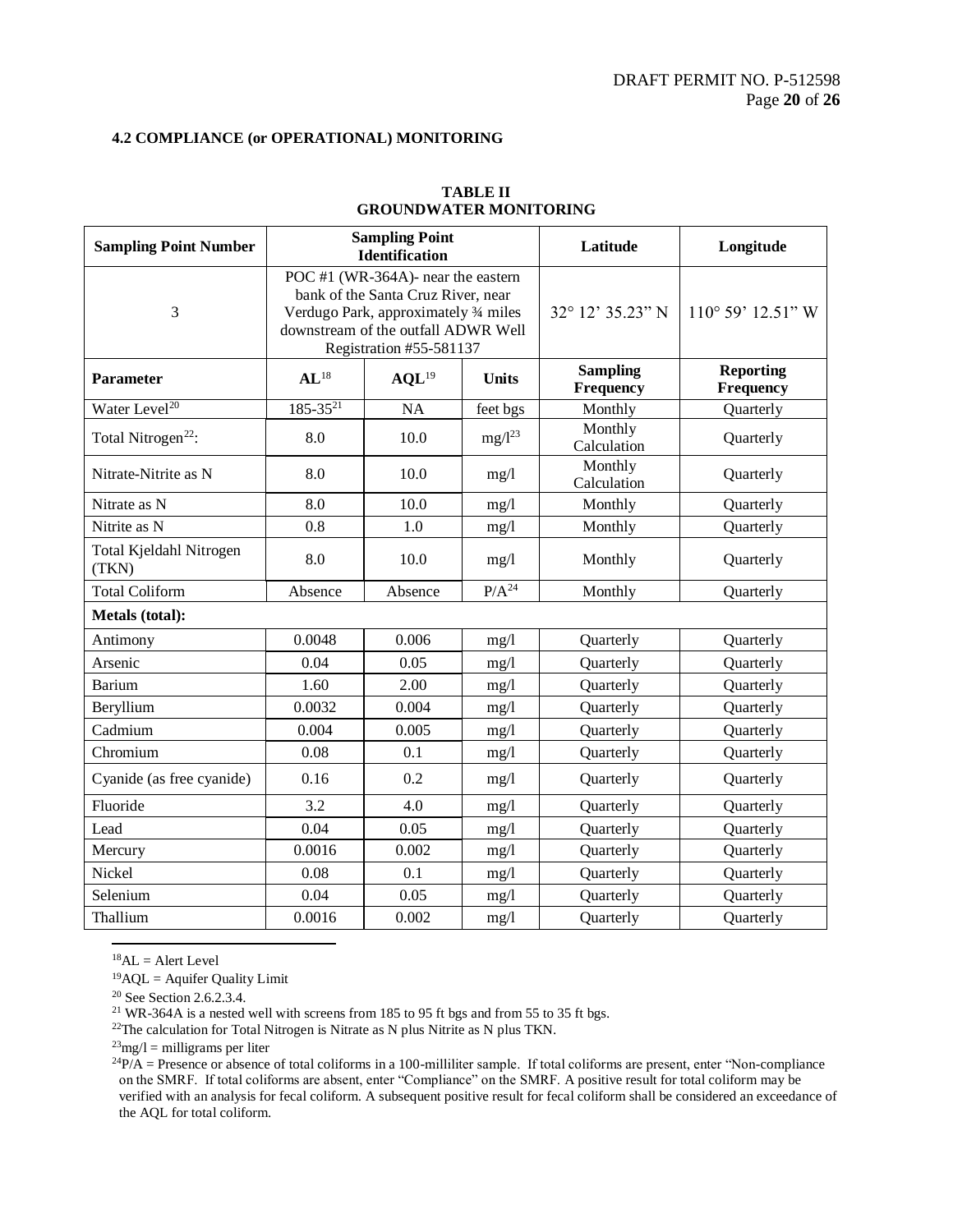| <b>Parameter</b>                                               | AL     | <b>AQL</b> | <b>Units</b> | <b>Sampling</b><br>Frequency   | <b>Reporting</b><br>Frequency |  |  |  |
|----------------------------------------------------------------|--------|------------|--------------|--------------------------------|-------------------------------|--|--|--|
| Volatile and Semi-Volatile Organic Compounds (VOCs and SVOCs): |        |            |              |                                |                               |  |  |  |
| Benzene                                                        | 0.004  | 0.005      | mg/l         | Semi-Annually                  | Semi-Annually                 |  |  |  |
| Carbon tetrachloride                                           | 0.004  | 0.005      | mg/1         | Semi-Annually                  | Semi-Annually                 |  |  |  |
| o-Dichlorobenzene                                              | 0.48   | 0.6        | mg/1         | Semi-Annually                  | Semi-Annually                 |  |  |  |
| para-Dichlorobenzene                                           | 0.06   | 0.075      | mg/1         | Semi-Annually                  | Semi-Annually                 |  |  |  |
| 1,2-Dichloroethane                                             | 0.004  | 0.005      | mg/1         | Semi-Annually                  | Semi-Annually                 |  |  |  |
| 1,1-Dichloroethylene                                           | 0.0056 | 0.007      | mg/l         | Semi-Annually                  | Semi-Annually                 |  |  |  |
| cis-1,2-Dichloroethylene                                       | 0.056  | 0.07       | mg/1         | Semi-Annually                  | Semi-Annually                 |  |  |  |
| trans-1,2-Dichloroethylene                                     | 0.08   | 0.1        | mg/l         | Semi-Annually                  | Semi-Annually                 |  |  |  |
| Dichloromethane                                                | 0.004  | 0.005      | mg/l         | Semi-Annually                  | Semi-Annually                 |  |  |  |
| 1,2-Dichloropropane                                            | 0.004  | 0.005      | mg/l         | Semi-Annually                  | Semi-Annually                 |  |  |  |
| Ethylbenzene                                                   | 0.56   | 0.7        | mg/l         | Semi-Annually                  | Semi-Annually                 |  |  |  |
| Hexachlorobenzene                                              | 0.0008 | 0.001      | mg/l         | Semi-Annually                  | Semi-Annually                 |  |  |  |
| Hexachlorocyclopentadiene                                      | 0.04   | 0.05       | mg/l         | Semi-Annually                  | Semi-Annually                 |  |  |  |
| Monochlorobenzene                                              | 0.08   | 0.1        | mg/l         | Semi-Annually                  | Semi-Annually                 |  |  |  |
| Styrene                                                        | 0.08   | 0.1        | mg/1         | Semi-Annually                  | Semi-Annually                 |  |  |  |
| Tetrachloroethylene                                            | 0.004  | 0.005      | mg/1         | Semi-Annually                  | Semi-Annually                 |  |  |  |
| Toluene                                                        | 0.8    | 1.0        | mg/l         | Semi-Annually                  | Semi-Annually                 |  |  |  |
| Trihalomethanes (total) <sup>25</sup>                          | 0.08   | 0.1        | mg/1         | Semi-Annually                  | Semi-Annually                 |  |  |  |
| 1,1,1-Trichloroethane                                          | 0.16   | 0.2        | mg/l         | Semi-Annually                  | Semi-Annually                 |  |  |  |
| 1,2,4 - Trichlorobenzene                                       | 0.056  | 0.07       | mg/l         | Semi-Annually                  | Semi-Annually                 |  |  |  |
| 1,1,2 - Trichloroethane                                        | 0.004  | 0.005      | mg/l         | Semi-Annually<br>Semi-Annually |                               |  |  |  |
| Trichloroethylene                                              | 0.004  | 0.005      | mg/l         | Semi-Annually<br>Semi-Annually |                               |  |  |  |
| Vinyl Chloride                                                 | 0.0016 | 0.002      | mg/l         | Semi-Annually<br>Semi-Annually |                               |  |  |  |
| Xylenes (Total)                                                | 8.0    | 10.0       | mg/l         | Semi-Annually                  | Semi-Annually                 |  |  |  |

## **TABLE II GROUNDWATER MONITORING** (continued)

l

<sup>&</sup>lt;sup>25</sup>Total Trihalomethanes are comprised of Bromoform, Bromodichloromethane, Chloroform, and Dibromochloromethane.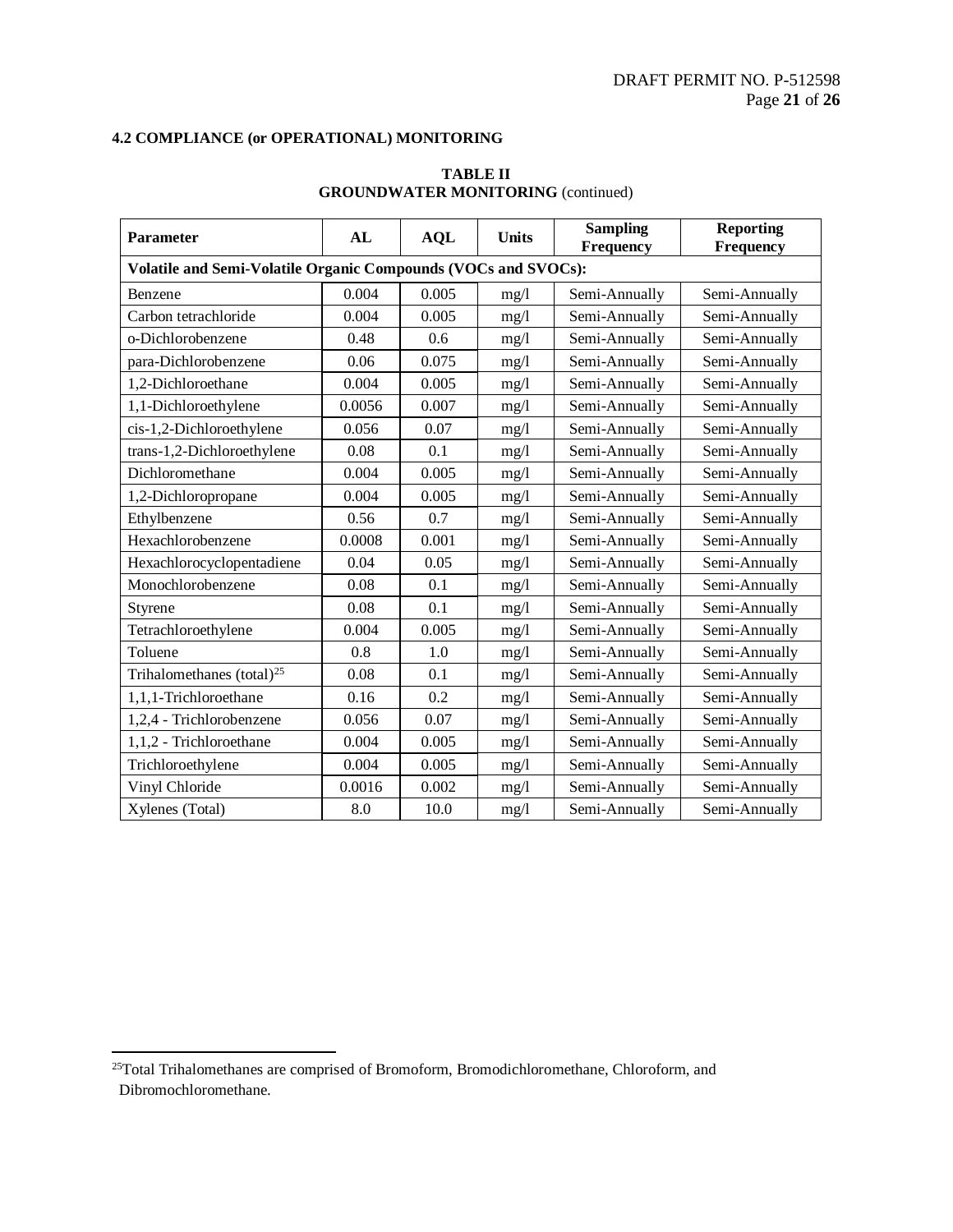| <b>Sampling Point Number</b>                               | <b>Sampling Point Identification</b>                                                                                                |                   |              | Latitude                            | Longitude                     |
|------------------------------------------------------------|-------------------------------------------------------------------------------------------------------------------------------------|-------------------|--------------|-------------------------------------|-------------------------------|
| 3                                                          | POC #1 (WR-364A)- near the eastern bank of<br>the Santa Cruz River, near Verdugo Park,<br>approximately 3⁄4 miles downstream of the |                   |              | $32^{\circ}$ 12' 35.23" N           | $110^{\circ}$ 59' $12.51$ " W |
| <b>Parameter</b>                                           | $AL^{26}$                                                                                                                           | AOL <sup>27</sup> | <b>Units</b> | <b>Sampling</b><br><b>Frequency</b> | <b>Reporting</b><br>Frequency |
| Contingency Water<br>Level <sup>28</sup><br>POC Well No. 1 | Reserved <sup>29</sup>                                                                                                              | Not Established   | Feet bgs     | Monthly                             | Quarterly                     |

## **TABLE IC CONTINGENCY WATER LEVEL MONITORING**

 $\overline{a}$ 

 $^{26}$ AL = Alert Level

<sup>&</sup>lt;sup>27</sup>AQL = Aquifer Quality Limit

<sup>&</sup>lt;sup>28</sup> See Section 2.6.2.3.4.1, this water level alert level shall be monitored at POC #1. Once the alert level is reached, it shall trigger the startup of the off-site monitoring plan and all the activities described therein

<sup>&</sup>lt;sup>29</sup> Reserved = Not established at time of permit issuance. See Section 2.7.4.2(a and a(i))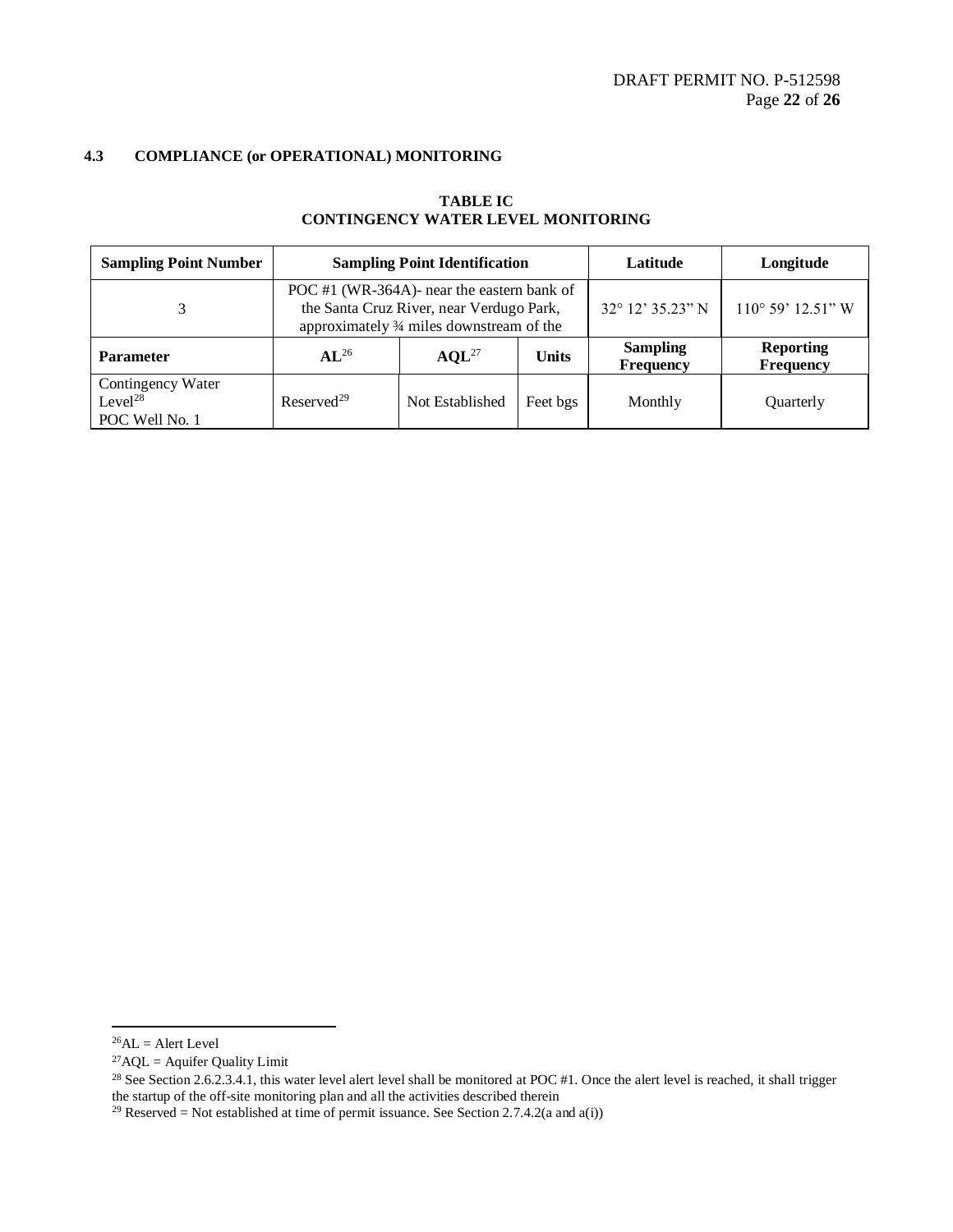## **TABLE III FACILITY INSPECTION** (**OPERATIONAL MONITORING**) **- LOG BOOK**<sup>30</sup>

| <b>Pollution Control</b><br><b>Structure/Parameter</b> | <b>Performance Level</b> | Inspection<br>Frequency |
|--------------------------------------------------------|--------------------------|-------------------------|
| Pump Integrity                                         | Good working condition   | Weekly                  |
| <b>Treatment Plant Components</b>                      | Good working condition   | Weekly                  |

l

 $30$  The permittee shall record the inspection performance levels in a log book as per Section 2.7.2, and report any violations or exceedances as per Section 2.7.3. In the case of an exceedance, identify which structure exceeds the performance level in the log book.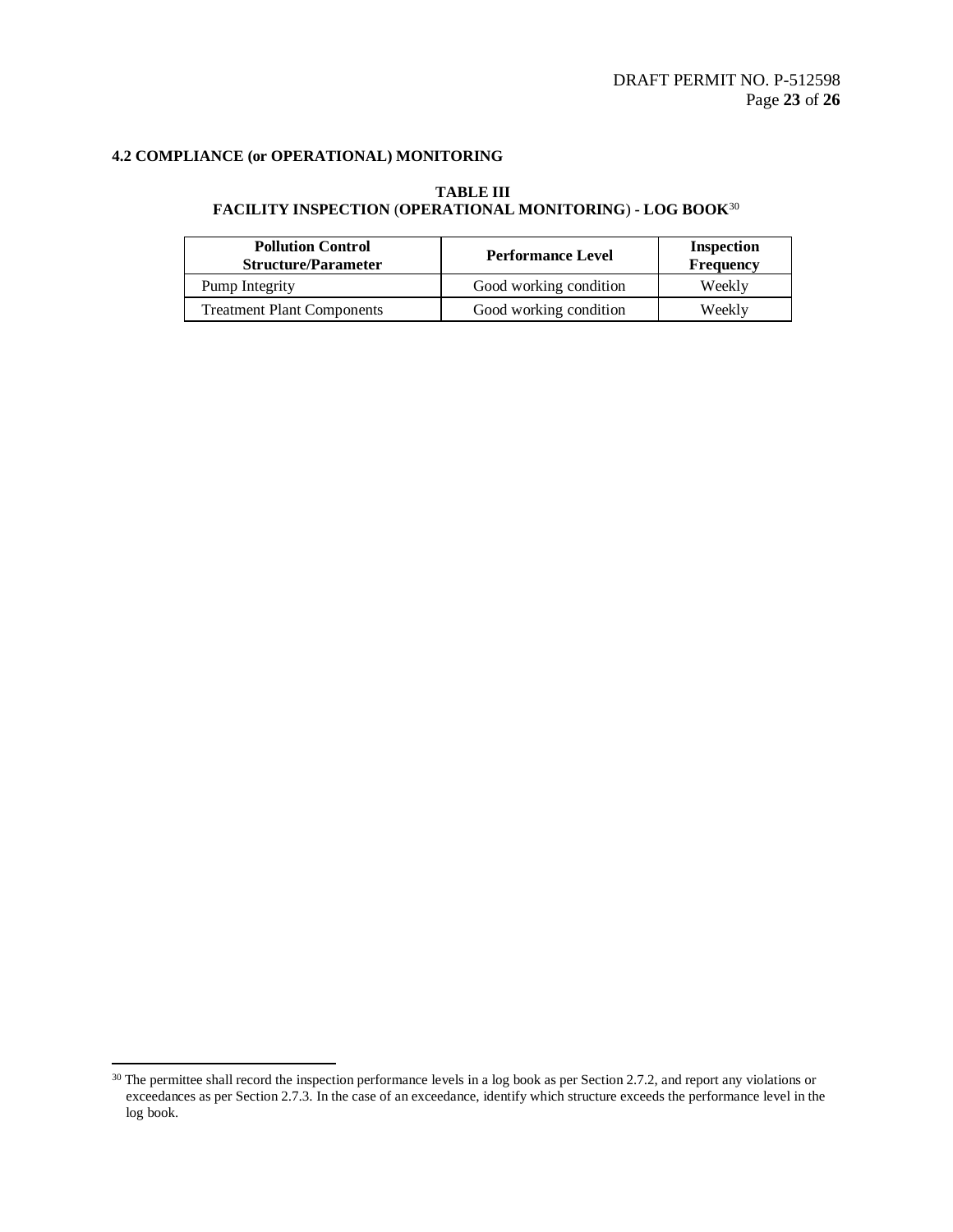## **5.0 REFERENCES AND PERTINENT INFORMATION**

The terms and conditions set forth in this permit have been developed based upon the information contained in the following, which are on file with the Department:

|                | 1. APP Amendment Application, dated: | February 15, 2018 |
|----------------|--------------------------------------|-------------------|
| 2.             | Contingency Plan, dated:             | February 7, 2018  |
| 3.             | Final Hydrologist Memo, dated:       | October 1, 2018   |
| 4.             | Final Engineering Memo, dated:       | March 13, 2018    |
| 5.             | Financial Review Memo, dated:        | <b>NA</b>         |
| 5 <sub>1</sub> | Public Notice, dated:                | TBD               |
| 6.             | Public Hearing, dated:               | Not applicable    |
| 7.             | Responsiveness Summary, dated:       | Not applicable    |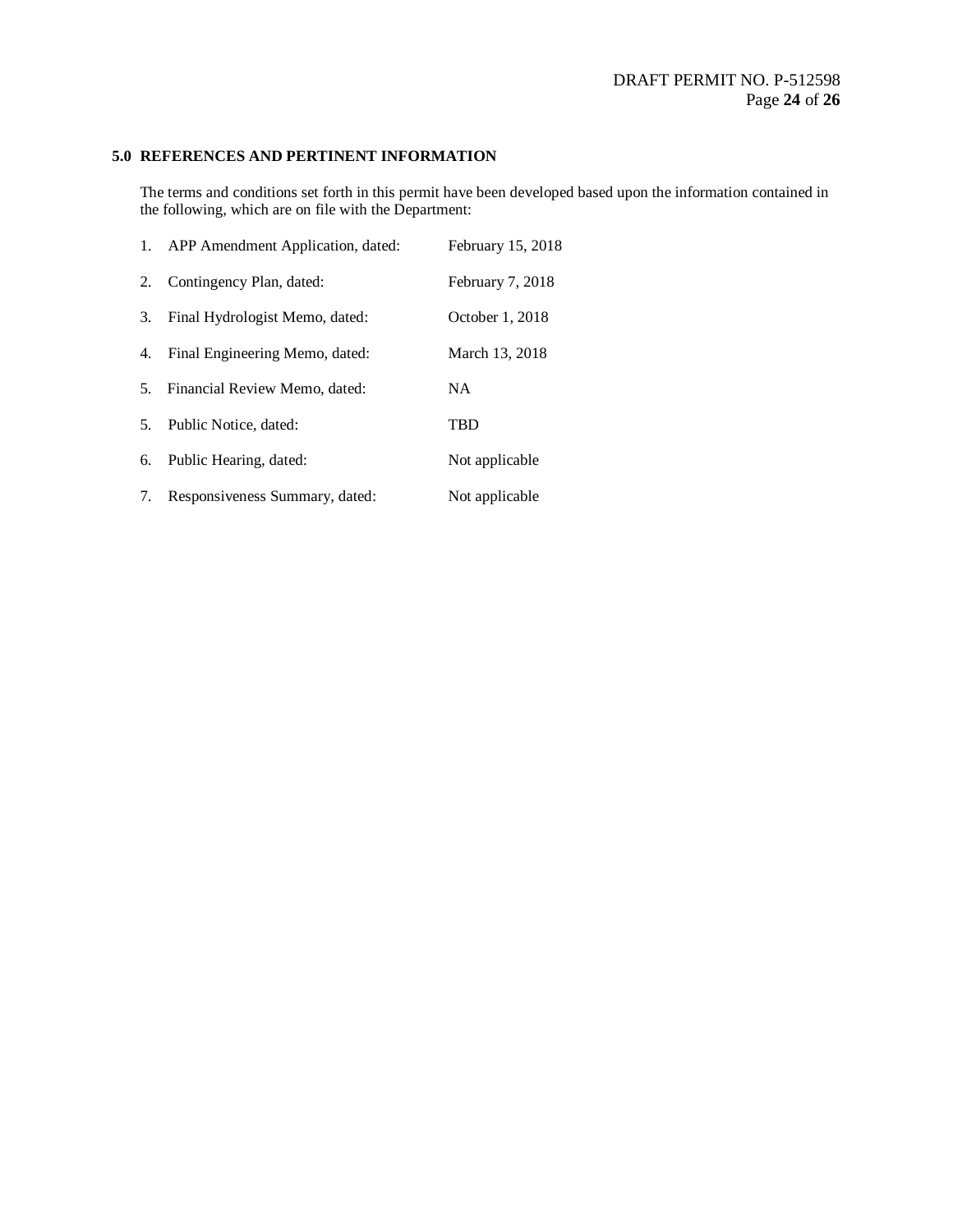## **6.0 NOTIFICATION PROVISIONS**

## **6.1 Annual Registration Fees**

The permittee is notified of the obligation to pay an Annual Registration Fee to ADEQ. The Annual Registration Fee is based upon the amount of daily influent or discharge of pollutants in gallons-per-day (gpd) as established by A.R.S. § 49-242.

## **6.2 Duty to Comply [A.R.S. §§ 49-221 through 263]**

The permittee is notified of the obligation to comply with all conditions of this permit and all applicable provisions of Title 49, Chapter 2, Articles 1, 2 and 3 of the Arizona Revised Statutes, Title 18, Chapter 9, Articles 1 through 4, and Title 18, Chapter 11, Article 4 of the Arizona Administrative Code. Any permit noncompliance constitutes a violation and is grounds for an enforcement action pursuant to Title 49, Chapter 2, Article 4 or permit amendment, suspension, or revocation.

## **6.3 Duty to Provide Information [A.R.S. §§ 49-243(K)(2) and 49-243(K)(8)]**

The permittee shall furnish to the Director, or an authorized representative, within a time specified, any information which the Director may request to determine whether cause exists for amending or terminating this permit, or to determine compliance with this permit. The permittee shall also furnish to the Director, upon request, copies of records required to be kept by this permit.

## **6.4 Compliance with Aquifer Water Quality Standards [A.R.S. §§ 49-243(B)(2) and 49-243(B)(3)]**

The permittee shall not cause or contribute to a violation of an AWQS at the applicable POC for the facility. Where, at the time of issuance of the permit, an aquifer already exceeds an AWOS for a pollutant, the permittee shall not discharge that pollutant so as to further degrade, at the applicable point of compliance for the facility, the water quality of any aquifer for that pollutant.

## **6.5 Technical and Financial Capability [A.R.S. §§ 49-243(K)(8) and 49-243(N) and A.A.C. R18-9-A202(B) and R18-9-A203(E) and (F)]**

The permittee shall have and maintain the technical and financial capability necessary to fully carry out the terms and conditions of this permit. Any bond, insurance policy, trust fund, or other financial assurance mechanism provided as a demonstration of financial capability in the permit application, pursuant to A.A.C. R18-9-A203(C), shall be in effect prior to any discharge authorized by this permit and shall remain in effect for the duration of the permit.

## **6.6 Reporting of Bankruptcy or Environmental Enforcement [A.A.C. R18-9-A207(C)]**

The permittee shall notify the Director within five days after the occurrence of any one of the following:

- 1. the filing of bankruptcy by the permittee; or
- 2. the entry of any order or judgment not issued by the Director against the permittee for the enforcement of any environmental protection statute or rule.

## **6.7 Monitoring and Records [A.R.S. § 49-243(K)(8) and A.A.C. R18-9-A206]**

The permittee shall conduct any monitoring activity necessary to assure compliance with this permit, with the applicable water quality standards established pursuant to A.R.S. §§ 49-221 and 49-223 and §§ 49-241 through 49-252.